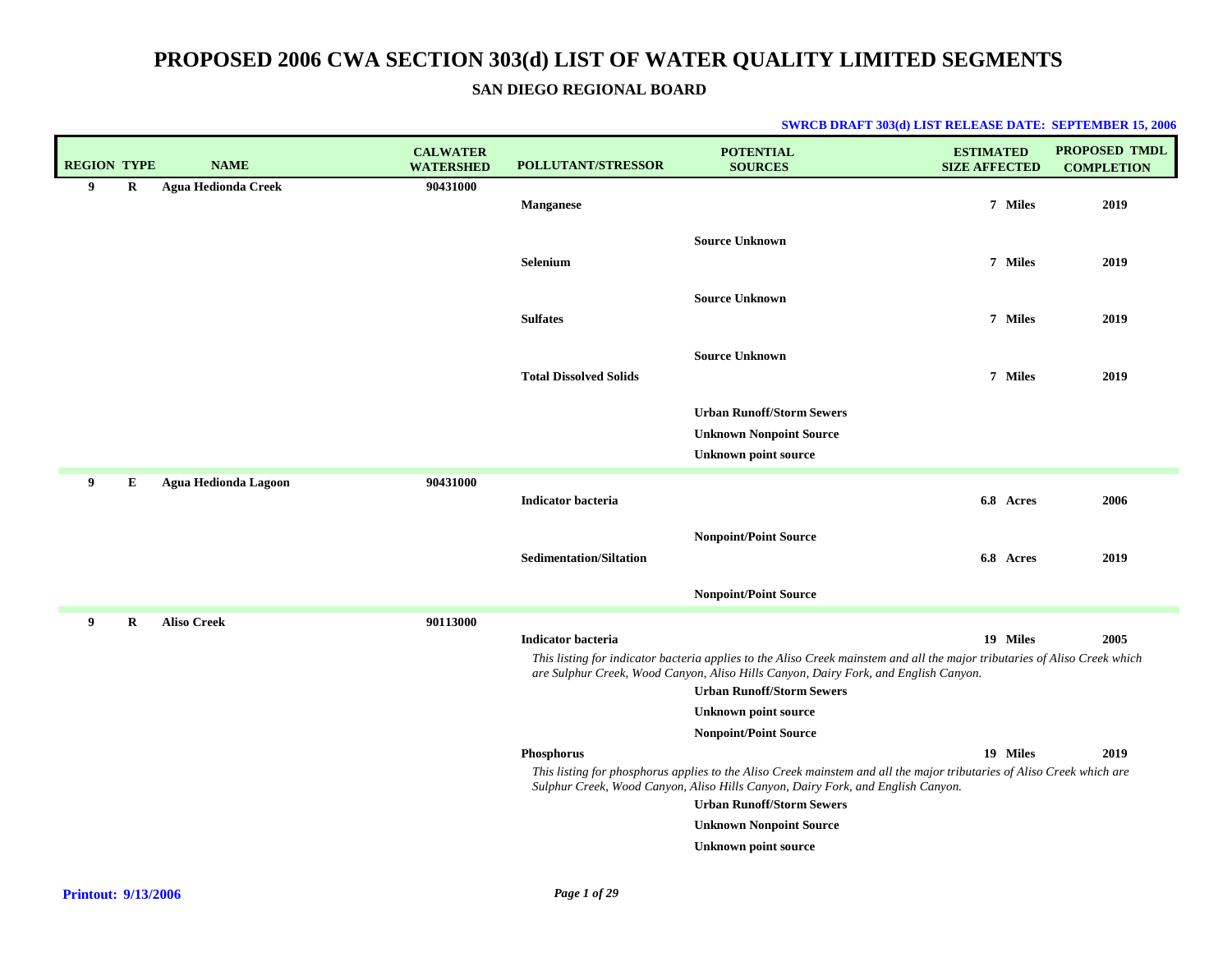### **SAN DIEGO REGIONAL BOARD**

| <b>REGION TYPE</b> |   | <b>NAME</b>         | <b>CALWATER</b><br><b>WATERSHED</b> | POLLUTANT/STRESSOR         | <b>POTENTIAL</b><br><b>SOURCES</b>                                                                                                                                                                                                                                                                           | <b>ESTIMATED</b><br><b>SIZE AFFECTED</b> | PROPOSED TMDL<br><b>COMPLETION</b> |
|--------------------|---|---------------------|-------------------------------------|----------------------------|--------------------------------------------------------------------------------------------------------------------------------------------------------------------------------------------------------------------------------------------------------------------------------------------------------------|------------------------------------------|------------------------------------|
|                    |   |                     |                                     | <b>Toxicity</b>            | This listing for toxicity applies to the Aliso Creek mainstem and all the major tributaries of Aliso Creek which are<br>Sulphur Creek, Wood Canyon, Aliso Hills Canyon, Dairy Fork, and English Canyon.<br><b>Urban Runoff/Storm Sewers</b><br><b>Unknown Nonpoint Source</b><br><b>Unknown point source</b> | 19 Miles                                 | 2019                               |
| 9                  | E | Aliso Creek (mouth) | 90113000                            | <b>Indicator bacteria</b>  | <b>Nonpoint/Point Source</b>                                                                                                                                                                                                                                                                                 | 0.29 Acres                               | 2005                               |
| 9                  | L | <b>Barrett Lake</b> | 91130000                            | Color                      |                                                                                                                                                                                                                                                                                                              | 125 Acres                                | 2019                               |
|                    |   |                     |                                     | <b>Manganese</b>           | <b>Source Unknown</b><br><b>Source Unknown</b>                                                                                                                                                                                                                                                               | 125 Acres                                | 2019                               |
|                    |   |                     |                                     | $\mathbf{p} \mathbf{H}$    | <b>Source Unknown</b>                                                                                                                                                                                                                                                                                        | 125 Acres                                | 2019                               |
| 9                  | R | <b>Buena Creek</b>  | 90432000                            | <b>DDT</b>                 |                                                                                                                                                                                                                                                                                                              | 4.8 Miles                                | 2019                               |
|                    |   |                     |                                     | <b>Nitrate and Nitrite</b> | <b>Source Unknown</b>                                                                                                                                                                                                                                                                                        | 4.8 Miles                                | 2019                               |
|                    |   |                     |                                     | Phosphate                  | <b>Source Unknown</b><br><b>Source Unknown</b>                                                                                                                                                                                                                                                               | 4.8 Miles                                | 2019                               |
|                    |   |                     |                                     | <b>Sulfates</b>            | <b>Source Unknown</b>                                                                                                                                                                                                                                                                                        | 4.8 Miles                                | 2019                               |
|                    |   |                     |                                     |                            |                                                                                                                                                                                                                                                                                                              |                                          |                                    |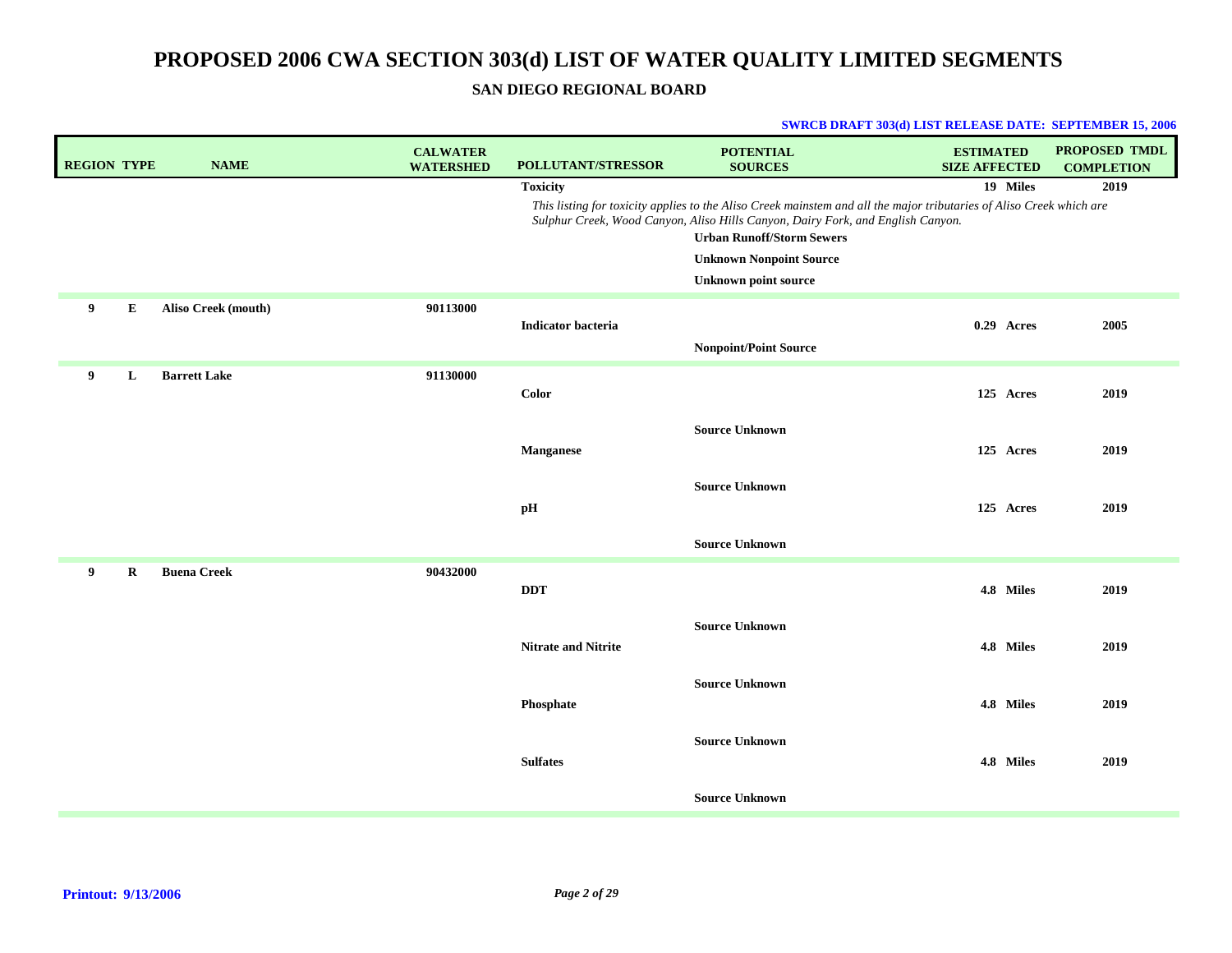**SAN DIEGO REGIONAL BOARD**

| <b>REGION TYPE</b> |             | <b>NAME</b>               | <b>CALWATER</b><br><b>WATERSHED</b> | POLLUTANT/STRESSOR             | <b>POTENTIAL</b><br><b>SOURCES</b>                                                                            | <b>ESTIMATED</b><br><b>SIZE AFFECTED</b> | <b>PROPOSED TMDL</b><br><b>COMPLETION</b> |
|--------------------|-------------|---------------------------|-------------------------------------|--------------------------------|---------------------------------------------------------------------------------------------------------------|------------------------------------------|-------------------------------------------|
| 9                  | $\bf R$     | <b>Buena Vista Creek</b>  | 90421000                            | <b>Sediment Toxicity</b>       |                                                                                                               | 11 Miles                                 | 2019                                      |
|                    |             |                           |                                     |                                | <b>Source Unknown</b>                                                                                         |                                          |                                           |
| 9                  | ${\bf E}$   | <b>Buena Vista Lagoon</b> | 90421000                            | <b>Indicator bacteria</b>      |                                                                                                               | 202 Acres                                | 2008                                      |
|                    |             |                           |                                     | <b>Nutrients</b>               | <b>Nonpoint/Point Source</b>                                                                                  | 202 Acres                                | 2019                                      |
|                    |             |                           |                                     |                                | Estimated size of impairment is 150 acres located in upper portion of lagoon.<br><b>Nonpoint/Point Source</b> |                                          |                                           |
|                    |             |                           |                                     | <b>Sedimentation/Siltation</b> | <b>Nonpoint/Point Source</b>                                                                                  | 202 Acres                                | 2019                                      |
| 9                  | $\mathbf R$ | <b>Chollas Creek</b>      | 90822000                            | Copper                         |                                                                                                               | 3.5 Miles                                | 2004                                      |
|                    |             |                           |                                     |                                | <b>Nonpoint/Point Source</b>                                                                                  |                                          |                                           |
|                    |             |                           |                                     | Indicator bacteria             |                                                                                                               | 3.5 Miles                                | 2005                                      |
|                    |             |                           |                                     | Lead                           | <b>Nonpoint/Point Source</b>                                                                                  | 3.5 Miles                                | 2004                                      |
|                    |             |                           |                                     |                                | Nonpoint/Point Source                                                                                         |                                          |                                           |
|                    |             |                           |                                     | Zinc                           |                                                                                                               | 3.5 Miles                                | 2004                                      |
|                    |             |                           |                                     |                                | <b>Nonpoint/Point Source</b>                                                                                  |                                          |                                           |
| 9                  | $\bf R$     | <b>Cloverdale Creek</b>   | 90532000                            | Phosphorus                     |                                                                                                               | 1.2 Miles                                | 2019                                      |
|                    |             |                           |                                     |                                | <b>Urban Runoff/Storm Sewers</b>                                                                              |                                          |                                           |
|                    |             |                           |                                     |                                | <b>Unknown Nonpoint Source</b><br><b>Unknown point source</b>                                                 |                                          |                                           |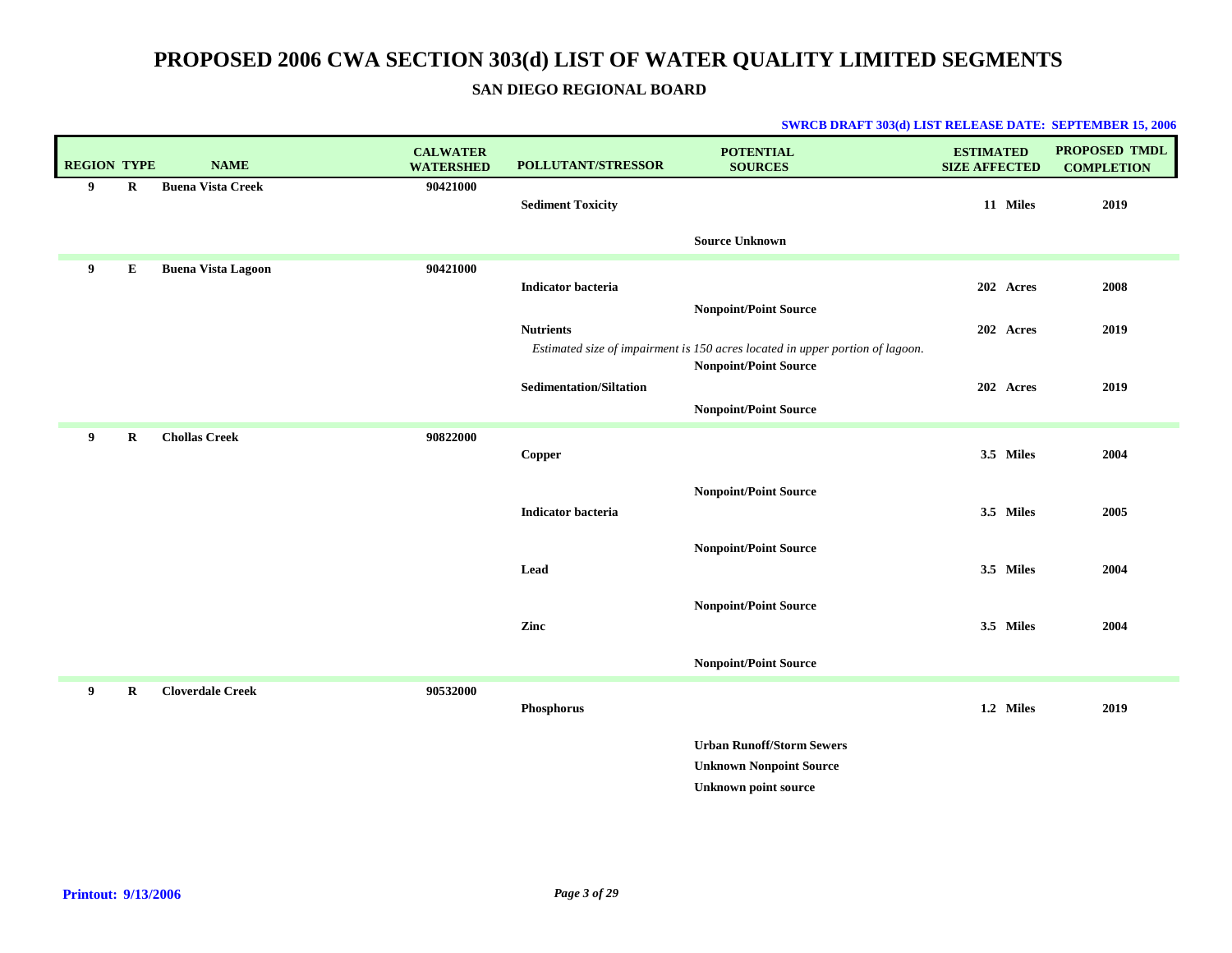**SAN DIEGO REGIONAL BOARD**

| <b>REGION TYPE</b> |         | <b>NAME</b>                                             | <b>CALWATER</b><br><b>WATERSHED</b> | POLLUTANT/STRESSOR                | <b>POTENTIAL</b><br><b>SOURCES</b>                                                                | <b>ESTIMATED</b><br><b>SIZE AFFECTED</b> | PROPOSED TMDL<br><b>COMPLETION</b> |
|--------------------|---------|---------------------------------------------------------|-------------------------------------|-----------------------------------|---------------------------------------------------------------------------------------------------|------------------------------------------|------------------------------------|
|                    |         |                                                         |                                     | <b>Total Dissolved Solids</b>     |                                                                                                   | 1.2 Miles                                | 2019                               |
|                    |         |                                                         |                                     |                                   | <b>Urban Runoff/Storm Sewers</b><br><b>Unknown Nonpoint Source</b><br><b>Unknown point source</b> |                                          |                                    |
| 9                  | $\bf R$ | <b>Cottonwood Creek (San Marcos Creek</b><br>watershed) | 90451000                            |                                   |                                                                                                   |                                          |                                    |
|                    |         |                                                         |                                     | $\bf DDT$                         |                                                                                                   | 1.9 Miles                                | 2019                               |
|                    |         |                                                         |                                     |                                   | <b>Source Unknown</b>                                                                             |                                          |                                    |
|                    |         |                                                         |                                     | Phosphorus                        |                                                                                                   | 1.9 Miles                                | 2019                               |
|                    |         |                                                         |                                     |                                   | <b>Source Unknown</b>                                                                             |                                          |                                    |
|                    |         |                                                         |                                     | <b>Sediment Toxicity</b>          |                                                                                                   | 1.9 Miles                                | 2019                               |
|                    |         |                                                         |                                     |                                   | <b>Source Unknown</b>                                                                             |                                          |                                    |
| 9                  | B       | Dana Point Harbor                                       | 90114000                            | <b>Indicator bacteria</b>         |                                                                                                   | 119 Acres                                | 2006                               |
|                    |         |                                                         |                                     | Impairment located at Baby Beach. |                                                                                                   |                                          |                                    |
|                    |         |                                                         |                                     |                                   | <b>Urban Runoff/Storm Sewers</b>                                                                  |                                          |                                    |
|                    |         |                                                         |                                     |                                   | <b>Marinas and Recreational Boating</b><br><b>Unknown Nonpoint Source</b>                         |                                          |                                    |
|                    |         |                                                         |                                     |                                   | <b>Unknown point source</b>                                                                       |                                          |                                    |
| 9                  | $\bf R$ | De Luz Creek                                            | 90221000                            |                                   |                                                                                                   |                                          |                                    |
|                    |         |                                                         |                                     | <b>Iron</b>                       |                                                                                                   | 14 Miles                                 | 2019                               |
|                    |         |                                                         |                                     |                                   | <b>Source Unknown</b>                                                                             |                                          |                                    |
|                    |         |                                                         |                                     | Manganese                         |                                                                                                   | 14 Miles                                 | 2019                               |
|                    |         |                                                         |                                     |                                   | <b>Source Unknown</b>                                                                             |                                          |                                    |
| 9                  | L       | <b>El Capitan Lake</b>                                  | 90731000                            | <b>Color</b>                      |                                                                                                   | 1454 Acres                               | 2019                               |
|                    |         |                                                         |                                     |                                   | <b>Source Unknown</b>                                                                             |                                          |                                    |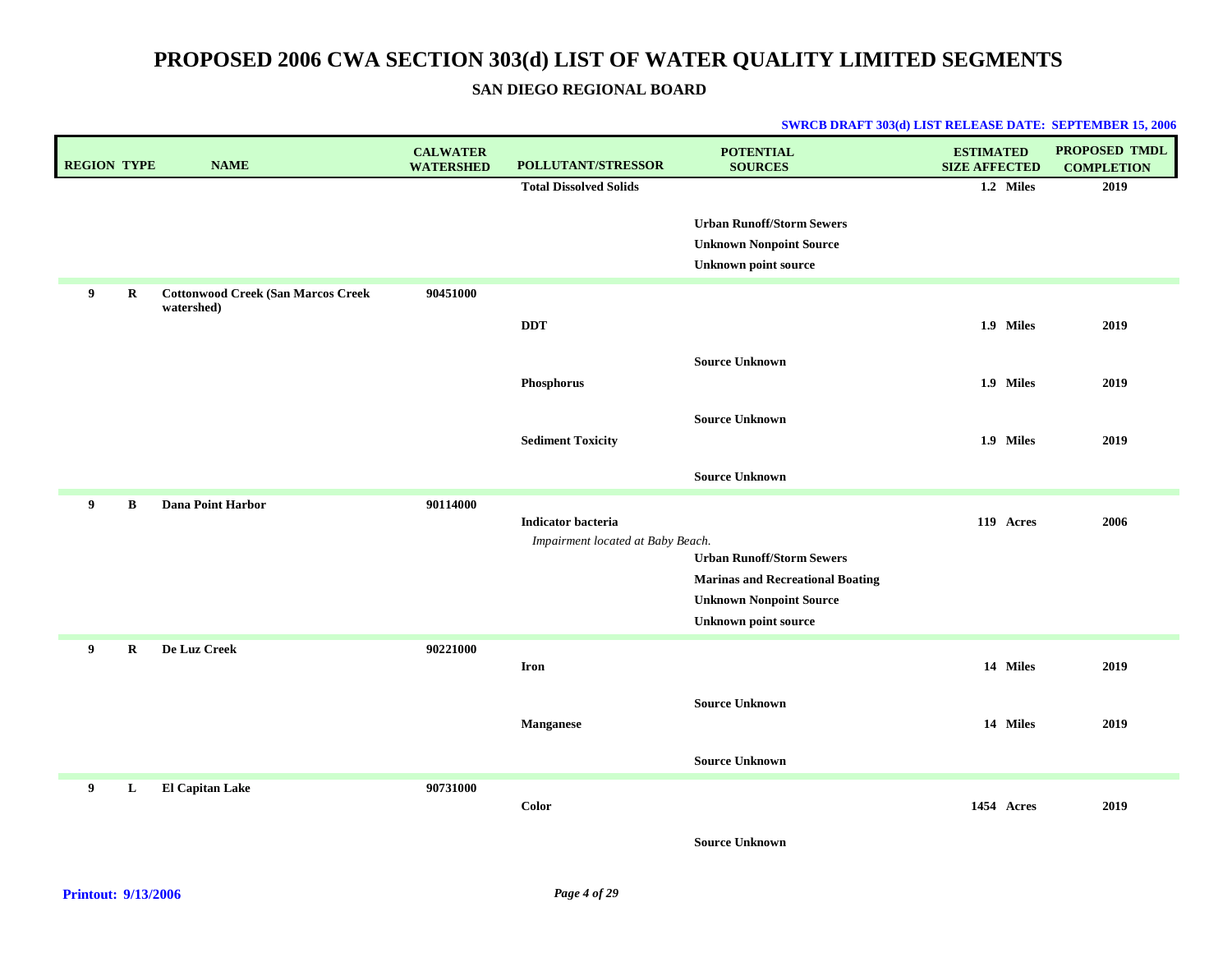### **SAN DIEGO REGIONAL BOARD**

| <b>REGION TYPE</b>            | <b>NAME</b>            | <b>CALWATER</b><br><b>WATERSHED</b> | POLLUTANT/STRESSOR            | <b>POTENTIAL</b><br><b>SOURCES</b> | <b>ESTIMATED</b><br><b>SIZE AFFECTED</b> | PROPOSED TMDL<br><b>COMPLETION</b> |
|-------------------------------|------------------------|-------------------------------------|-------------------------------|------------------------------------|------------------------------------------|------------------------------------|
|                               |                        |                                     | <b>Manganese</b>              |                                    | 1454 Acres                               | 2019                               |
|                               |                        |                                     | $\mathbf{p} \mathbf{H}$       | <b>Source Unknown</b>              | 1454 Acres                               | 2019                               |
|                               |                        |                                     | <b>Total Dissolved Solids</b> | <b>Source Unknown</b>              | 1454 Acres                               | 2019                               |
|                               |                        |                                     |                               | <b>Source Unknown</b>              |                                          |                                    |
| $\overline{9}$<br>$\mathbf R$ | <b>Encinitas Creek</b> | 90451000                            | Phosphorus                    |                                    | 3 Miles                                  | 2019                               |
|                               |                        |                                     |                               | <b>Source Unknown</b>              |                                          |                                    |
| 9<br>$\mathbf R$              | <b>English Canyon</b>  | 90113000                            | Benzo[b]fluoranthene          |                                    | 3.6 Miles                                | 2019                               |
|                               |                        |                                     | <b>Dieldrin</b>               | <b>Source Unknown</b>              | 3.6 Miles                                | 2019                               |
|                               |                        |                                     | <b>Sediment Toxicity</b>      | <b>Source Unknown</b>              | 3.6 Miles                                | 2019                               |
|                               |                        |                                     |                               | <b>Source Unknown</b>              |                                          |                                    |
| 9<br>$\mathbf R$              | <b>Escondido Creek</b> | 90462000                            | DDT                           |                                    | 26 Miles                                 | 2019                               |
|                               |                        |                                     | <b>Manganese</b>              | <b>Source Unknown</b>              | 26 Miles                                 | 2019                               |
|                               |                        |                                     | Phosphate                     | <b>Source Unknown</b>              | 26 Miles                                 | 2019                               |
|                               |                        |                                     | Selenium                      | <b>Source Unknown</b>              | 26 Miles                                 | 2019                               |
| <b>Printout: 9/13/2006</b>    |                        |                                     | Page 5 of 29                  | <b>Source Unknown</b>              |                                          |                                    |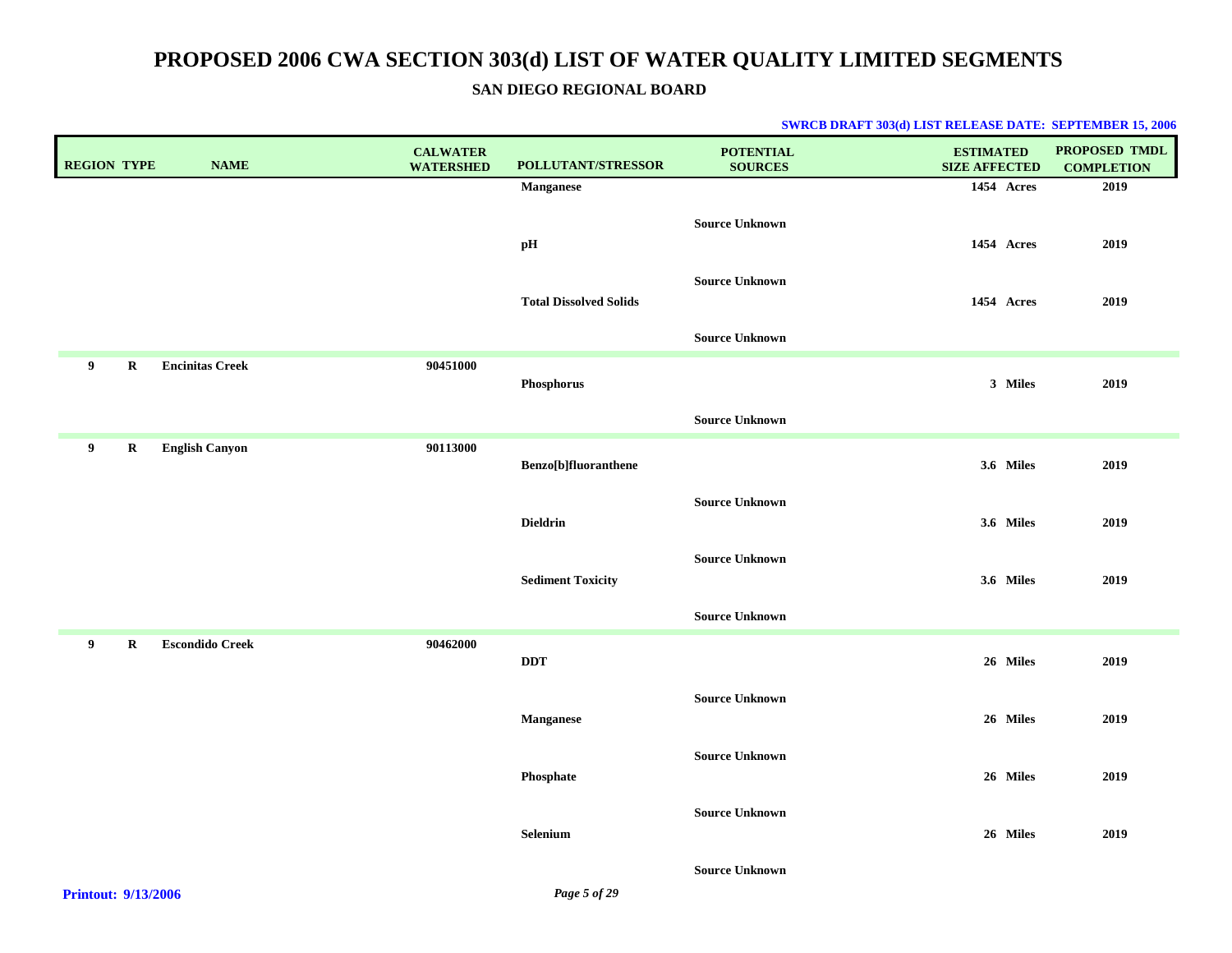**SAN DIEGO REGIONAL BOARD**

| <b>REGION TYPE</b> |         | <b>NAME</b>                      | <b>CALWATER</b><br><b>WATERSHED</b> | <b>POLLUTANT/STRESSOR</b>                                    | <b>POTENTIAL</b><br><b>SOURCES</b>                                   | <b>ESTIMATED</b><br><b>SIZE AFFECTED</b> | PROPOSED TMDL<br><b>COMPLETION</b> |
|--------------------|---------|----------------------------------|-------------------------------------|--------------------------------------------------------------|----------------------------------------------------------------------|------------------------------------------|------------------------------------|
|                    |         |                                  |                                     | <b>Sulfates</b>                                              |                                                                      | 26 Miles                                 | 2019                               |
|                    |         |                                  |                                     | <b>Total Dissolved Solids</b>                                | <b>Source Unknown</b>                                                | 26 Miles                                 | 2019                               |
|                    |         |                                  |                                     |                                                              | <b>Source Unknown</b>                                                |                                          |                                    |
| 9                  | E       | <b>Famosa Slough and Channel</b> | 90711000                            | Eutrophic                                                    |                                                                      | 32 Acres                                 | 2019                               |
|                    |         |                                  |                                     |                                                              | <b>Nonpoint Source</b>                                               |                                          |                                    |
| 9                  | R       | <b>Felicita Creek</b>            | 90523000                            | Aluminum                                                     |                                                                      | 0.92 Miles                               | 2019                               |
|                    |         |                                  |                                     | <b>Total Dissolved Solids</b>                                | <b>Source Unknown</b>                                                | 0.92 Miles                               | 2019                               |
|                    |         |                                  |                                     |                                                              | <b>Agricultural Return Flows</b><br><b>Urban Runoff/Storm Sewers</b> |                                          |                                    |
|                    |         |                                  |                                     |                                                              | <b>Flow Regulation/Modification</b>                                  |                                          |                                    |
|                    |         |                                  |                                     |                                                              | <b>Unknown Nonpoint Source</b><br><b>Unknown point source</b>        |                                          |                                    |
| 9                  | $\bf R$ | <b>Forester Creek</b>            | 90712000                            |                                                              |                                                                      |                                          |                                    |
|                    |         |                                  |                                     | <b>Fecal Coliform</b><br>Impairment Located at lower 1 mile. | <b>Urban Runoff/Storm Sewers</b>                                     | 6.4 Miles                                | 2005                               |
|                    |         |                                  |                                     |                                                              | <b>Spills</b>                                                        |                                          |                                    |
|                    |         |                                  |                                     |                                                              | <b>Unknown Nonpoint Source</b>                                       |                                          |                                    |
|                    |         |                                  |                                     | Oxygen, Dissolved                                            | <b>Unknown point source</b>                                          | 6.4 Miles                                | 2019                               |
|                    |         |                                  |                                     |                                                              | <b>Source Unknown</b>                                                |                                          |                                    |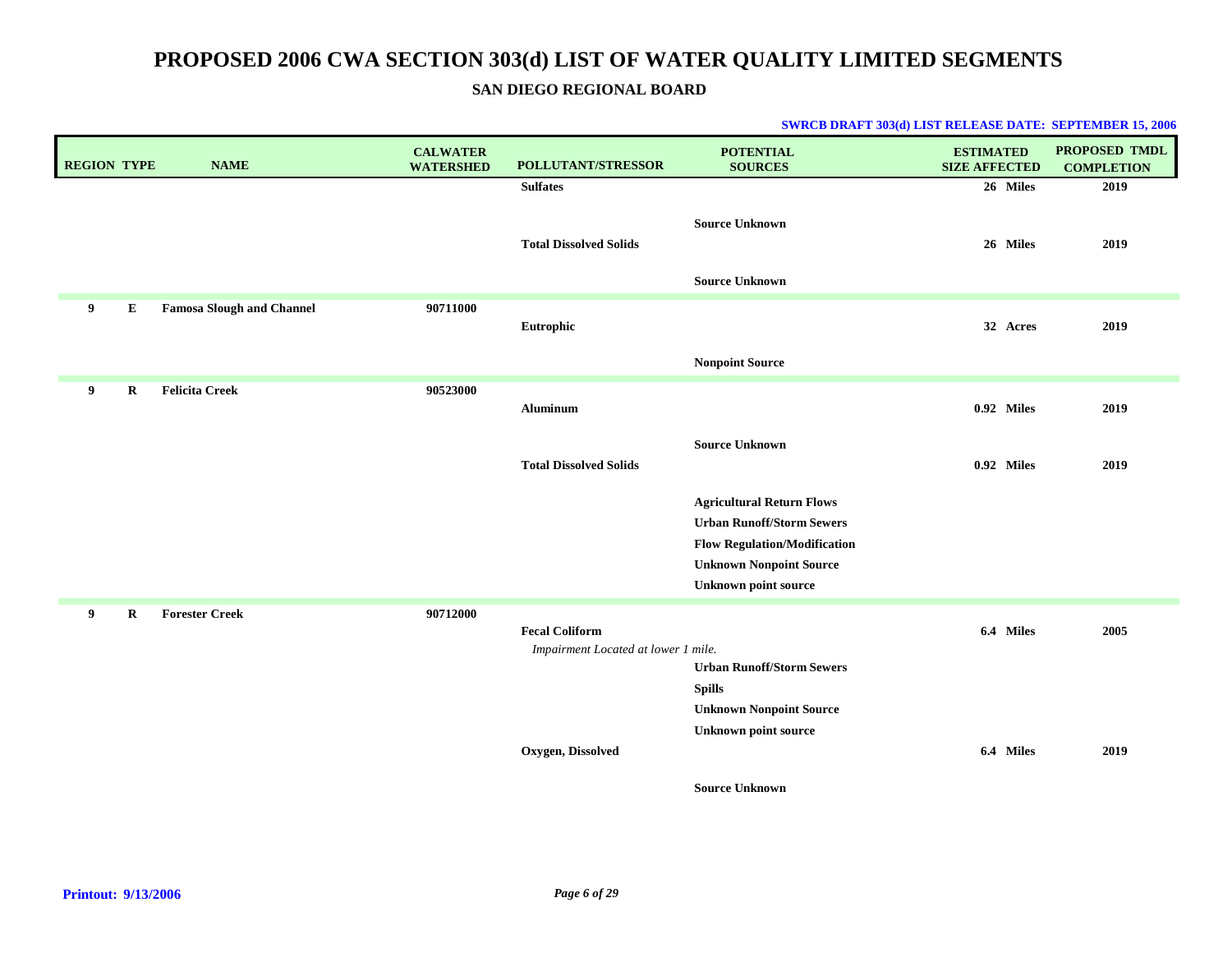**SAN DIEGO REGIONAL BOARD**

| <b>REGION TYPE</b> | <b>NAME</b>               | <b>CALWATER</b><br><b>WATERSHED</b> | POLLUTANT/STRESSOR                   | <b>POTENTIAL</b><br><b>SOURCES</b>  | <b>ESTIMATED</b><br><b>SIZE AFFECTED</b> | <b>PROPOSED TMDL</b><br><b>COMPLETION</b> |
|--------------------|---------------------------|-------------------------------------|--------------------------------------|-------------------------------------|------------------------------------------|-------------------------------------------|
|                    |                           |                                     | pH                                   |                                     | 6.4 Miles                                | 2019                                      |
|                    |                           |                                     | Impairment Located at upper 3 miles. |                                     |                                          |                                           |
|                    |                           |                                     |                                      | <b>Industrial Point Sources</b>     |                                          |                                           |
|                    |                           |                                     |                                      | <b>Habitat Modification</b>         |                                          |                                           |
|                    |                           |                                     |                                      | <b>Spills</b>                       |                                          |                                           |
|                    |                           |                                     |                                      | <b>Unknown Nonpoint Source</b>      |                                          |                                           |
|                    |                           |                                     |                                      | <b>Unknown point source</b>         |                                          |                                           |
|                    |                           |                                     | Phosphorus                           |                                     | 6.4 Miles                                | 2019                                      |
|                    |                           |                                     |                                      | <b>Source Unknown</b>               |                                          |                                           |
|                    |                           |                                     | <b>Total Dissolved Solids</b>        |                                     | 6.4 Miles                                | 2019                                      |
|                    |                           |                                     | Impairment Located at lower 1 mile.  |                                     |                                          |                                           |
|                    |                           |                                     |                                      | <b>Agricultural Return Flows</b>    |                                          |                                           |
|                    |                           |                                     |                                      | <b>Urban Runoff/Storm Sewers</b>    |                                          |                                           |
|                    |                           |                                     |                                      | <b>Flow Regulation/Modification</b> |                                          |                                           |
|                    |                           |                                     |                                      | <b>Unknown Nonpoint Source</b>      |                                          |                                           |
|                    |                           |                                     |                                      | <b>Unknown point source</b>         |                                          |                                           |
| 9<br>$\bf R$       | <b>Green Valley Creek</b> | 90521000                            | <b>Chloride</b>                      |                                     | 0.98 Miles                               | 2019                                      |
|                    |                           |                                     |                                      |                                     |                                          |                                           |
|                    |                           |                                     |                                      | <b>Source Unknown</b>               |                                          |                                           |
|                    |                           |                                     | <b>Manganese</b>                     |                                     | 0.98 Miles                               | 2019                                      |
|                    |                           |                                     |                                      |                                     |                                          |                                           |
|                    |                           |                                     |                                      | <b>Source Unknown</b>               |                                          |                                           |
|                    |                           |                                     | Pentachlorophenol (PCP)              |                                     | 0.98 Miles                               | 2019                                      |
|                    |                           |                                     |                                      | <b>Source Unknown</b>               |                                          |                                           |
|                    |                           |                                     | <b>Sulfates</b>                      |                                     | 0.98 Miles                               | 2019                                      |
|                    |                           |                                     |                                      | <b>Urban Runoff/Storm Sewers</b>    |                                          |                                           |
|                    |                           |                                     |                                      | <b>Natural Sources</b>              |                                          |                                           |
|                    |                           |                                     |                                      | <b>Unknown Nonpoint Source</b>      |                                          |                                           |
|                    |                           |                                     |                                      | <b>Unknown point source</b>         |                                          |                                           |
|                    |                           |                                     |                                      |                                     |                                          |                                           |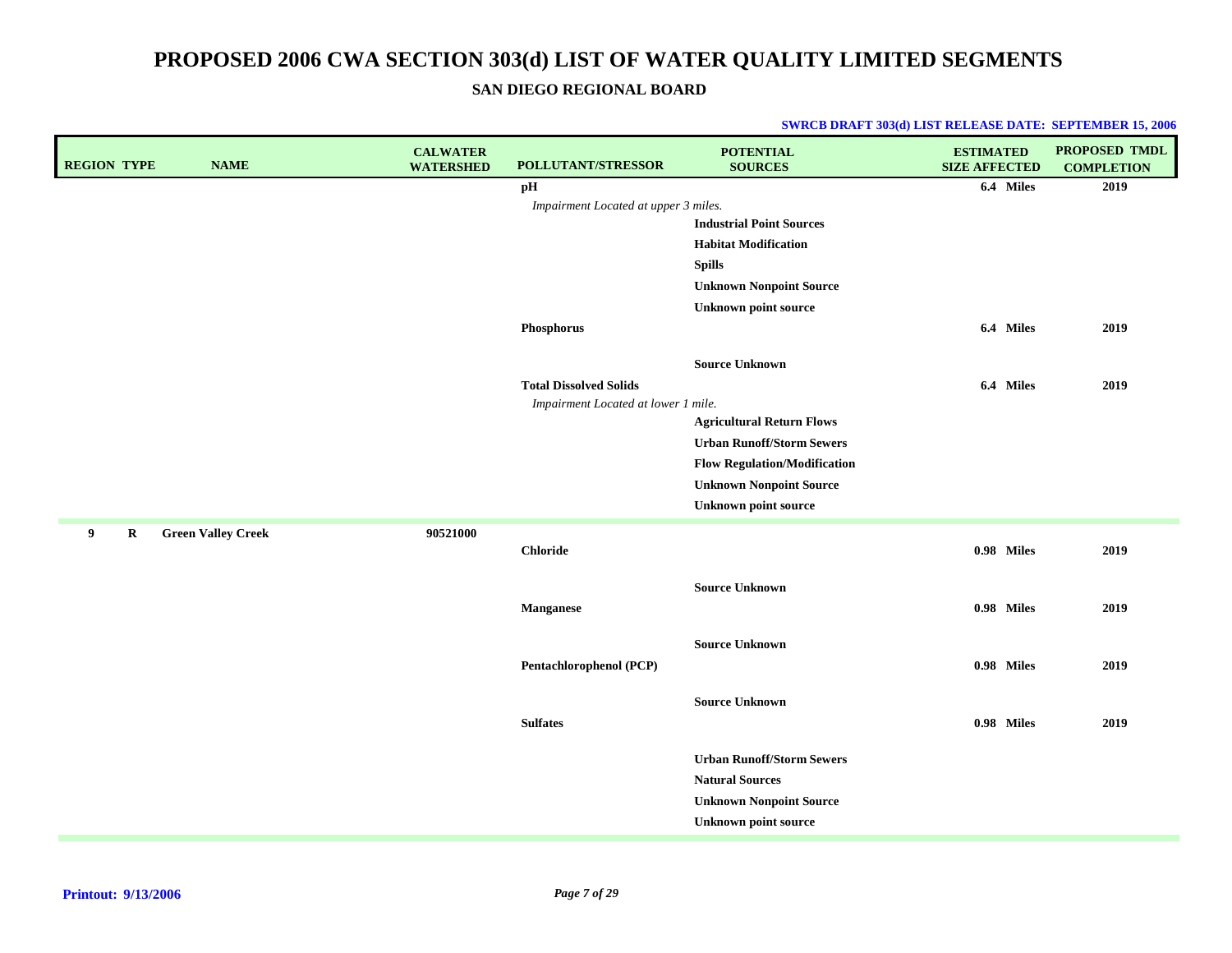### **SAN DIEGO REGIONAL BOARD**

| <b>REGION TYPE</b> |   | <b>NAME</b>         | <b>CALWATER</b><br><b>WATERSHED</b> | POLLUTANT/STRESSOR | <b>POTENTIAL</b><br><b>SOURCES</b>   | <b>ESTIMATED</b><br><b>SIZE AFFECTED</b> | <b>PROPOSED TMDL</b><br><b>COMPLETION</b> |
|--------------------|---|---------------------|-------------------------------------|--------------------|--------------------------------------|------------------------------------------|-------------------------------------------|
| 9                  | L | <b>Guajome Lake</b> | 90311000                            | Eutrophic          |                                      | 33 Acres                                 | 2019                                      |
|                    |   |                     |                                     |                    | <b>Nonpoint/Point Source</b>         |                                          |                                           |
| 9                  | L | Hodges, Lake        | 90521000                            |                    |                                      |                                          |                                           |
|                    |   |                     |                                     | Color              |                                      | <b>1104 Acres</b>                        | 2019                                      |
|                    |   |                     |                                     |                    | <b>Urban Runoff/Storm Sewers</b>     |                                          |                                           |
|                    |   |                     |                                     |                    | <b>Unknown Nonpoint Source</b>       |                                          |                                           |
|                    |   |                     |                                     |                    | <b>Unknown point source</b>          |                                          |                                           |
|                    |   |                     |                                     | <b>Manganese</b>   |                                      | 1104 Acres                               | 2019                                      |
|                    |   |                     |                                     |                    | <b>Source Unknown</b>                |                                          |                                           |
|                    |   |                     |                                     | Nitrogen           |                                      | 1104 Acres                               | 2019                                      |
|                    |   |                     |                                     |                    |                                      |                                          |                                           |
|                    |   |                     |                                     |                    | <b>Agriculture</b>                   |                                          |                                           |
|                    |   |                     |                                     |                    | <b>Dairies</b>                       |                                          |                                           |
|                    |   |                     |                                     |                    | <b>Urban Runoff/Storm Sewers</b>     |                                          |                                           |
|                    |   |                     |                                     |                    | <b>Unknown Nonpoint Source</b>       |                                          |                                           |
|                    |   |                     |                                     |                    | <b>Unknown point source</b>          |                                          |                                           |
|                    |   |                     |                                     | pН                 |                                      | 1104 Acres                               | 2019                                      |
|                    |   |                     |                                     |                    | <b>Source Unknown</b>                |                                          |                                           |
|                    |   |                     |                                     | Phosphorus         |                                      | 1104 Acres                               | 2019                                      |
|                    |   |                     |                                     |                    |                                      |                                          |                                           |
|                    |   |                     |                                     |                    | <b>Agriculture</b><br><b>Dairies</b> |                                          |                                           |
|                    |   |                     |                                     |                    | <b>Urban Runoff/Storm Sewers</b>     |                                          |                                           |
|                    |   |                     |                                     |                    | <b>Unknown Nonpoint Source</b>       |                                          |                                           |
|                    |   |                     |                                     |                    | <b>Unknown point source</b>          |                                          |                                           |
|                    |   |                     |                                     |                    |                                      |                                          |                                           |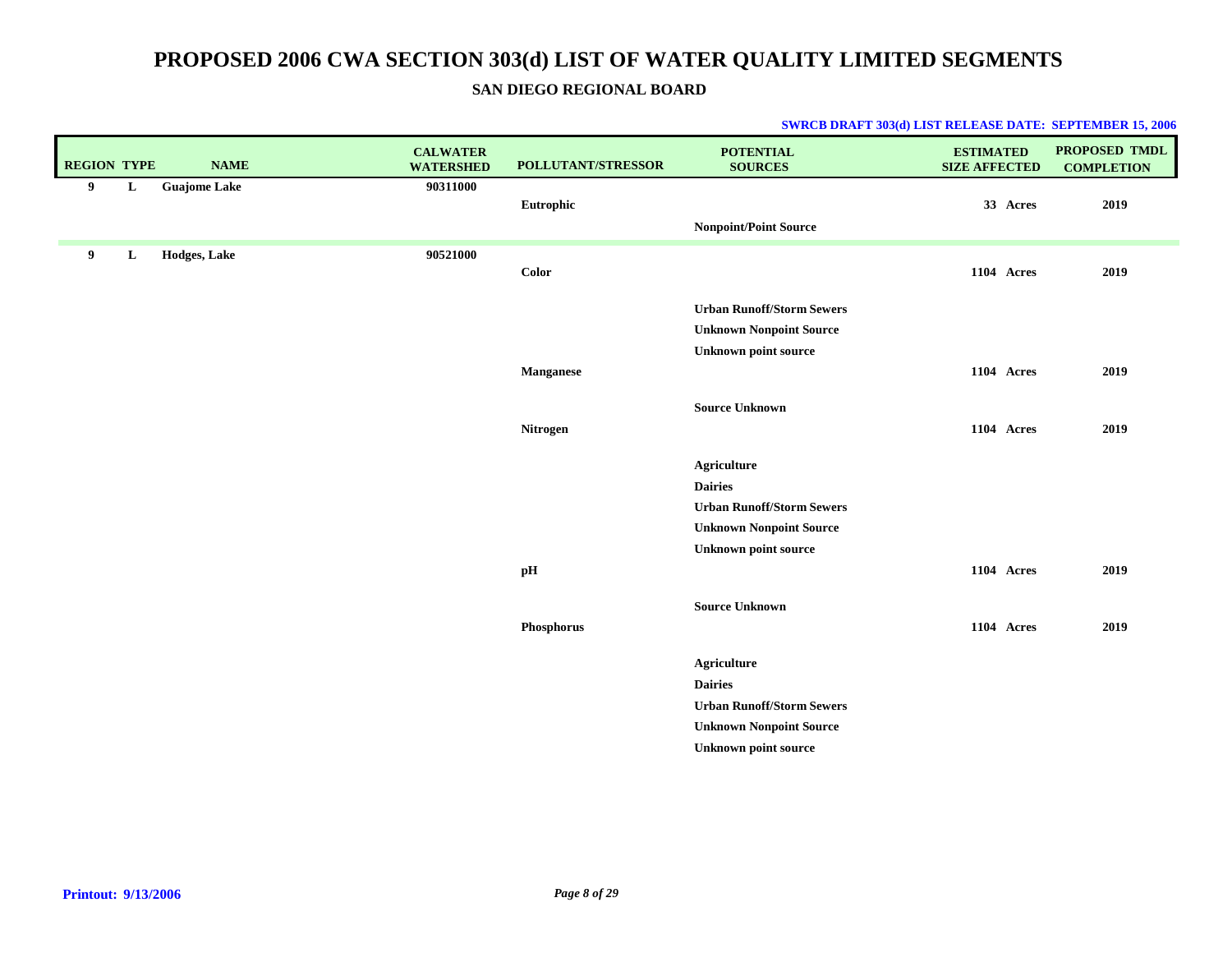**SAN DIEGO REGIONAL BOARD**

| <b>REGION TYPE</b> |             | <b>NAME</b>                  | <b>CALWATER</b><br><b>WATERSHED</b> | POLLUTANT/STRESSOR            | <b>POTENTIAL</b><br><b>SOURCES</b>  | <b>ESTIMATED</b><br><b>SIZE AFFECTED</b> | PROPOSED TMDL<br><b>COMPLETION</b> |
|--------------------|-------------|------------------------------|-------------------------------------|-------------------------------|-------------------------------------|------------------------------------------|------------------------------------|
|                    |             |                              |                                     | <b>Total Dissolved Solids</b> |                                     | 1104 Acres                               | 2019                               |
|                    |             |                              |                                     |                               | <b>Agricultural Return Flows</b>    |                                          |                                    |
|                    |             |                              |                                     |                               | <b>Urban Runoff/Storm Sewers</b>    |                                          |                                    |
|                    |             |                              |                                     |                               | <b>Flow Regulation/Modification</b> |                                          |                                    |
|                    |             |                              |                                     |                               | <b>Natural Sources</b>              |                                          |                                    |
|                    |             |                              |                                     |                               | <b>Unknown Nonpoint Source</b>      |                                          |                                    |
|                    |             |                              |                                     |                               | <b>Unknown point source</b>         |                                          |                                    |
|                    |             |                              |                                     | <b>Turbidity</b>              |                                     | <b>1104 Acres</b>                        | 2019                               |
|                    |             |                              |                                     |                               | <b>Source Unknown</b>               |                                          |                                    |
| 9                  | $\bf R$     | <b>Kit Carson Creek</b>      | 90521000                            |                               |                                     |                                          |                                    |
|                    |             |                              |                                     | Pentachlorophenol (PCP)       |                                     | 0.99 Miles                               | 2019                               |
|                    |             |                              |                                     |                               | <b>Source Unknown</b>               |                                          |                                    |
|                    |             |                              |                                     | <b>Total Dissolved Solids</b> |                                     | 0.99 Miles                               | 2019                               |
|                    |             |                              |                                     |                               | <b>Agricultural Return Flows</b>    |                                          |                                    |
|                    |             |                              |                                     |                               | <b>Urban Runoff/Storm Sewers</b>    |                                          |                                    |
|                    |             |                              |                                     |                               | <b>Flow Regulation/Modification</b> |                                          |                                    |
|                    |             |                              |                                     |                               | <b>Unknown Nonpoint Source</b>      |                                          |                                    |
|                    |             |                              |                                     |                               | <b>Unknown point source</b>         |                                          |                                    |
| 9                  | $\mathbf R$ | <b>Kitchen Creek</b>         | 91160000                            |                               |                                     |                                          |                                    |
|                    |             |                              |                                     | pН                            |                                     | 9.7 Miles                                | 2019                               |
|                    |             |                              |                                     |                               | <b>Source Unknown</b>               |                                          |                                    |
| 9                  | $\mathbf R$ | <b>Laguna Canyon Channel</b> | 90112000                            |                               |                                     |                                          |                                    |
|                    |             |                              |                                     | <b>Sediment Toxicity</b>      |                                     | 5.7 Miles                                | 2019                               |
|                    |             |                              |                                     |                               | <b>Source Unknown</b>               |                                          |                                    |
| 9                  | E           | Loma Alta Slough             | 90410000                            |                               |                                     |                                          |                                    |
|                    |             |                              |                                     | Eutrophic                     |                                     | 8.2 Acres                                | 2019                               |
|                    |             |                              |                                     |                               | <b>Nonpoint Source</b>              |                                          |                                    |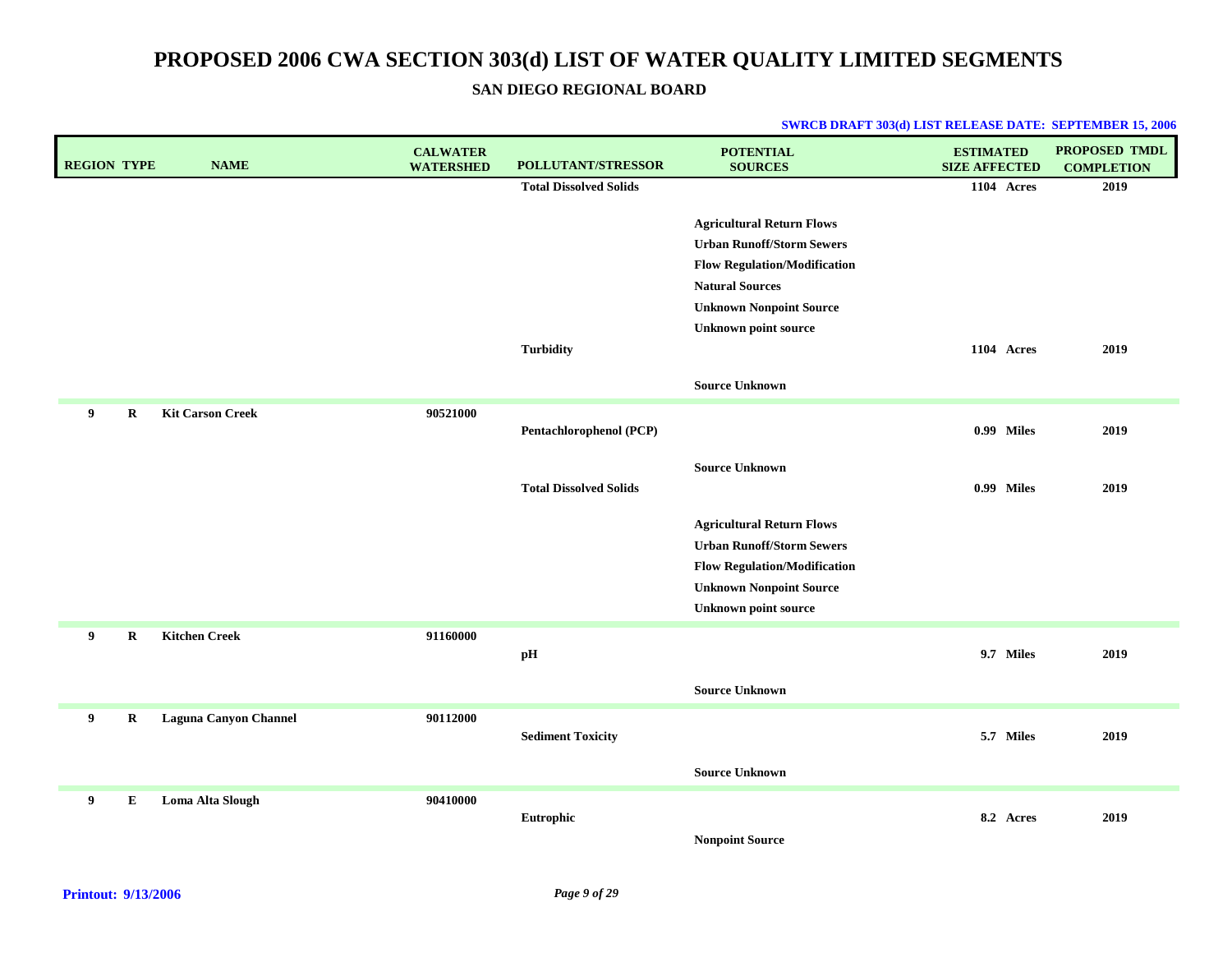**SAN DIEGO REGIONAL BOARD**

| <b>REGION TYPE</b> |         | <b>NAME</b>                   | <b>CALWATER</b><br><b>WATERSHED</b> | POLLUTANT/STRESSOR             | <b>POTENTIAL</b><br><b>SOURCES</b> | <b>ESTIMATED</b><br><b>SIZE AFFECTED</b> | <b>PROPOSED TMDL</b><br><b>COMPLETION</b> |
|--------------------|---------|-------------------------------|-------------------------------------|--------------------------------|------------------------------------|------------------------------------------|-------------------------------------------|
|                    |         |                               |                                     | <b>Indicator bacteria</b>      |                                    | 8.2 Acres                                | 2008                                      |
|                    |         |                               |                                     |                                | <b>Nonpoint Source</b>             |                                          |                                           |
| 9                  | R       | <b>Long Canyon Creek</b>      | 90283000                            | <b>Total Dissolved Solids</b>  |                                    | 8.3 Miles                                | 2019                                      |
|                    |         |                               |                                     |                                | <b>Source Unknown</b>              |                                          |                                           |
| 9                  | $\bf R$ | <b>Los Penasquitos Creek</b>  | 90610000                            | Phosphate                      |                                    | 12 Miles                                 | 2019                                      |
|                    |         |                               |                                     | <b>Total Dissolved Solids</b>  | <b>Source Unknown</b>              | 12 Miles                                 | 2019                                      |
|                    |         |                               |                                     |                                | <b>Source Unknown</b>              |                                          |                                           |
| 9                  | E       | <b>Los Penasquitos Lagoon</b> | 90610000                            | <b>Sedimentation/Siltation</b> | <b>Nonpoint/Point Source</b>       | 469 Acres                                | 2019                                      |
| 9                  | L       | <b>Loveland Reservoir</b>     | 90931000                            |                                |                                    |                                          |                                           |
|                    |         |                               |                                     | <b>Aluminum</b>                |                                    | 420 Acres                                | 2019                                      |
|                    |         |                               |                                     | <b>Manganese</b>               | <b>Source Unknown</b>              | 420 Acres                                | 2019                                      |
|                    |         |                               |                                     | Oxygen, Dissolved              | <b>Source Unknown</b>              | 420 Acres                                | 2019                                      |
|                    |         |                               |                                     |                                | <b>Source Unknown</b>              |                                          |                                           |
| 9                  | L       | <b>Miramar Reservoir</b>      | 90610000                            | <b>Sulfates</b>                |                                    | 138 Acres                                | 2019                                      |
|                    |         |                               |                                     | <b>Total Dissolved Solids</b>  | <b>Source Unknown</b>              | 138 Acres                                | 2019                                      |
|                    |         |                               |                                     |                                | <b>Source Unknown</b>              |                                          |                                           |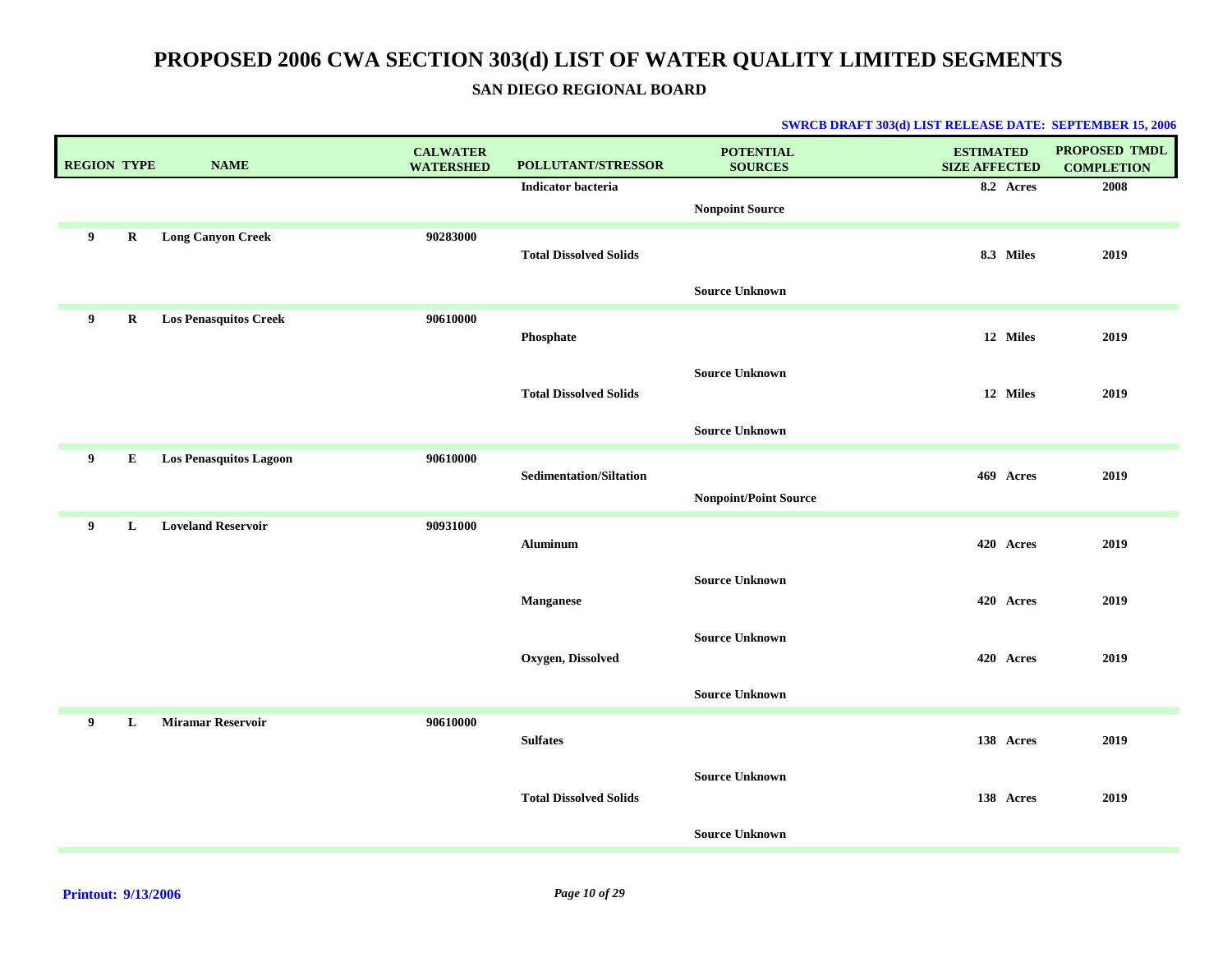### **SAN DIEGO REGIONAL BOARD**

| <b>REGION TYPE</b> |              | <b>NAME</b>                                       | <b>CALWATER</b><br><b>WATERSHED</b> | POLLUTANT/STRESSOR            | <b>POTENTIAL</b><br><b>SOURCES</b> | <b>ESTIMATED</b><br><b>SIZE AFFECTED</b> | PROPOSED TMDL<br><b>COMPLETION</b> |
|--------------------|--------------|---------------------------------------------------|-------------------------------------|-------------------------------|------------------------------------|------------------------------------------|------------------------------------|
| 9                  | B            | Mission Bay (area at mouth of Rose Creek<br>only) | 90640000                            |                               |                                    |                                          |                                    |
|                    |              |                                                   |                                     | Eutrophic                     |                                    | 9.2 Acres                                | 2019                               |
|                    |              |                                                   |                                     |                               | <b>Nonpoint/Point Source</b>       |                                          |                                    |
|                    |              |                                                   |                                     | Lead                          |                                    | 9.2 Acres                                | 2019                               |
|                    |              |                                                   |                                     | $\cdot$                       | Nonpoint/Point Source              |                                          |                                    |
| 9                  | $\, {\bf B}$ | Mission Bay (area at mouth of Tecolote            | 90650000                            |                               |                                    |                                          |                                    |
|                    |              | Creek only)                                       |                                     |                               |                                    |                                          |                                    |
|                    |              |                                                   |                                     | Eutrophic<br>$\bullet$        |                                    | 3.1 Acres                                | 2019                               |
|                    |              |                                                   |                                     |                               | Nonpoint/Point Source              |                                          |                                    |
|                    |              |                                                   |                                     | Lead<br>$\cdot$               |                                    | 3.1 Acres                                | 2019                               |
|                    |              |                                                   |                                     |                               | <b>Nonpoint/Point Source</b>       |                                          |                                    |
| 9                  | L            | <b>Morena Reservoir</b>                           | 91150000                            |                               |                                    |                                          |                                    |
|                    |              |                                                   |                                     | Color                         |                                    | 104 Acres                                | 2019                               |
|                    |              |                                                   |                                     |                               | <b>Source Unknown</b>              |                                          |                                    |
|                    |              |                                                   |                                     | <b>Manganese</b>              |                                    | 104 Acres                                | 2019                               |
|                    |              |                                                   |                                     |                               | <b>Source Unknown</b>              |                                          |                                    |
|                    |              |                                                   |                                     | $\mathbf{p} \mathbf{H}$       |                                    | 104 Acres                                | 2019                               |
|                    |              |                                                   |                                     |                               | <b>Source Unknown</b>              |                                          |                                    |
| 9                  | L            | <b>Murray Reservoir</b>                           | 90711000                            |                               |                                    |                                          |                                    |
|                    |              |                                                   |                                     | $\mathbf{p} \mathbf{H}$       |                                    | 119 Acres                                | 2019                               |
|                    |              |                                                   |                                     |                               | <b>Source Unknown</b>              |                                          |                                    |
|                    |              |                                                   |                                     | <b>Total Dissolved Solids</b> |                                    | 119 Acres                                | 2019                               |
|                    |              |                                                   |                                     |                               | <b>Source Unknown</b>              |                                          |                                    |
|                    |              |                                                   |                                     |                               |                                    |                                          |                                    |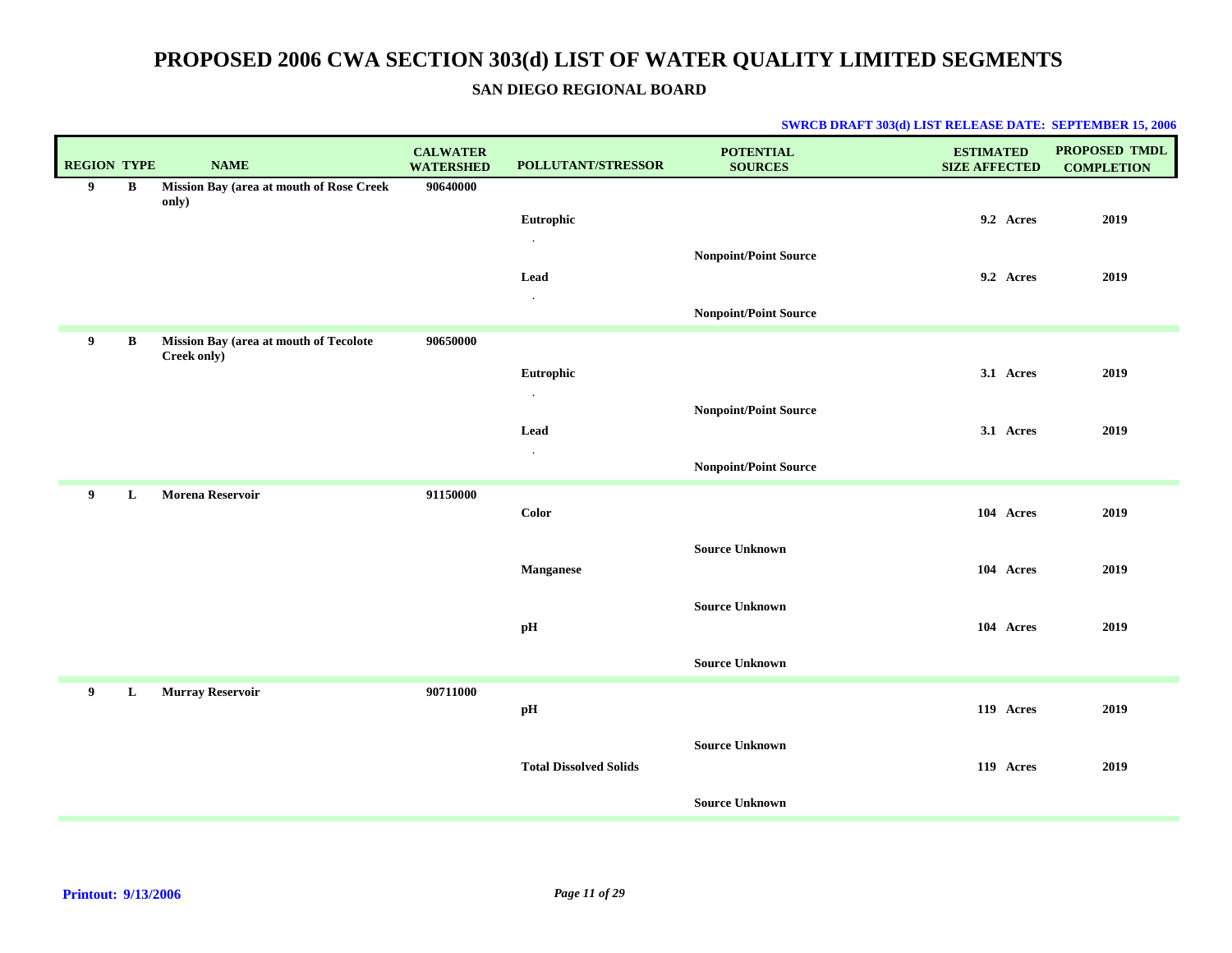### **SAN DIEGO REGIONAL BOARD**

| 90252000<br>9<br>$\bf R$<br>Murrieta Creek<br>12 Miles<br><b>Iron</b><br><b>Source Unknown</b><br>12 Miles<br><b>Manganese</b><br><b>Source Unknown</b><br>12 Miles<br>Nitrogen<br><b>Source Unknown</b> | 2019<br>2019<br>2019<br>2019 |
|----------------------------------------------------------------------------------------------------------------------------------------------------------------------------------------------------------|------------------------------|
|                                                                                                                                                                                                          |                              |
|                                                                                                                                                                                                          |                              |
|                                                                                                                                                                                                          |                              |
|                                                                                                                                                                                                          |                              |
|                                                                                                                                                                                                          |                              |
|                                                                                                                                                                                                          |                              |
|                                                                                                                                                                                                          |                              |
| Phosphorus<br>12 Miles                                                                                                                                                                                   |                              |
|                                                                                                                                                                                                          |                              |
| <b>Urban Runoff/Storm Sewers</b><br><b>Unknown Nonpoint Source</b>                                                                                                                                       |                              |
| <b>Unknown point source</b>                                                                                                                                                                              |                              |
| 90120000<br>9<br>$\bf R$<br>Oso Creek (at Mission Viejo Golf Course)                                                                                                                                     |                              |
| 1 Miles<br><b>Chloride</b>                                                                                                                                                                               | 2019                         |
| <b>Source Unknown</b>                                                                                                                                                                                    |                              |
| <b>Sulfates</b><br>1 Miles                                                                                                                                                                               | 2019                         |
| <b>Source Unknown</b>                                                                                                                                                                                    |                              |
| <b>Total Dissolved Solids</b><br>1 Miles                                                                                                                                                                 | 2019                         |
|                                                                                                                                                                                                          |                              |
| <b>Source Unknown</b>                                                                                                                                                                                    |                              |
| <b>Otay Reservoir, Lower</b><br>91031000<br>9<br>L<br><b>Color</b><br>1050 Acres                                                                                                                         | 2019                         |
|                                                                                                                                                                                                          |                              |
| <b>Source Unknown</b><br><b>Iron</b><br>1050 Acres                                                                                                                                                       | 2019                         |
|                                                                                                                                                                                                          |                              |
| <b>Source Unknown</b>                                                                                                                                                                                    |                              |
| <b>Manganese</b><br>1050 Acres                                                                                                                                                                           | 2019                         |
| <b>Source Unknown</b>                                                                                                                                                                                    |                              |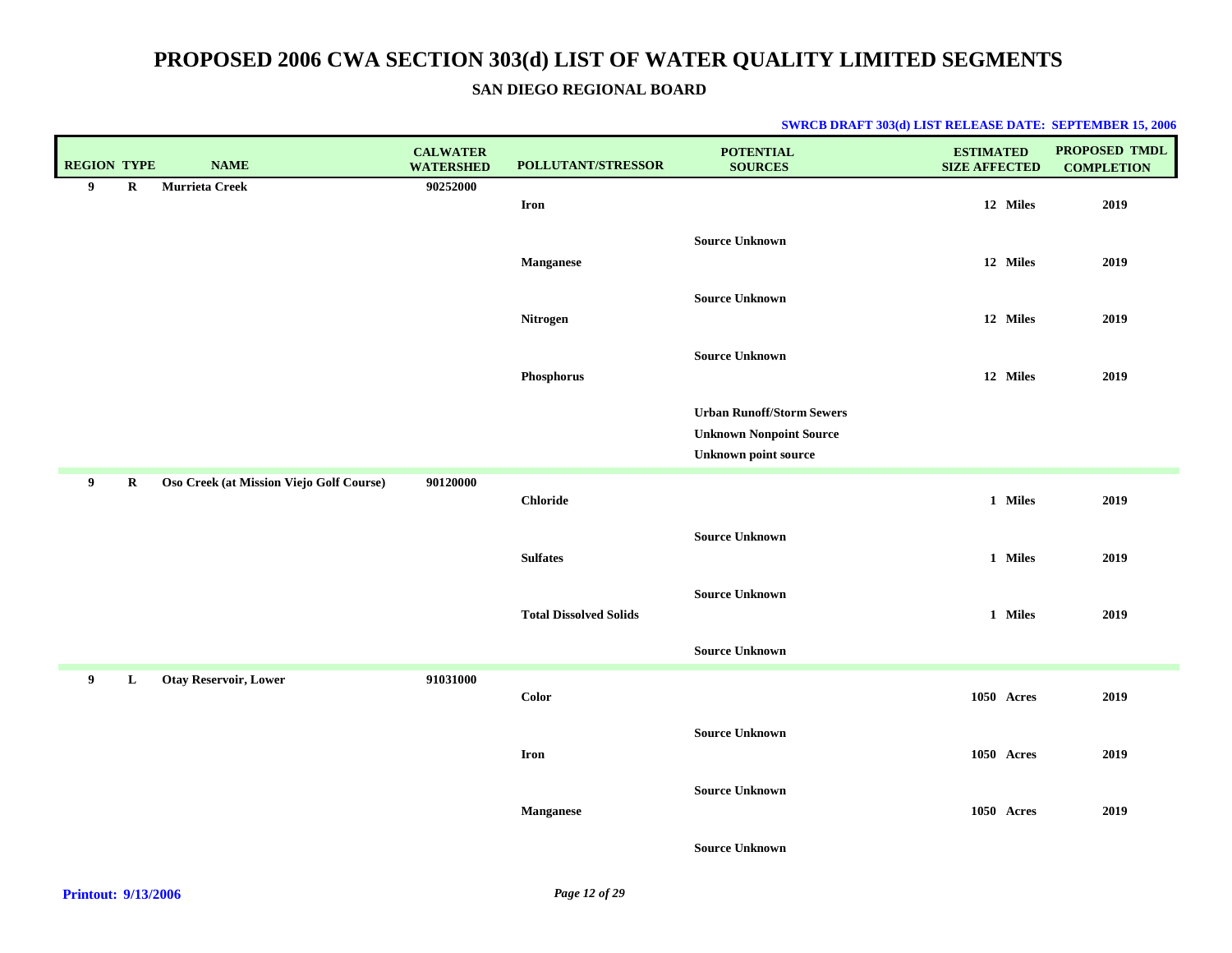**SAN DIEGO REGIONAL BOARD**

|  | <b>SWRCB DRAFT 303(d) LIST RELEASE DATE: SEPTEMBER 15, 2006</b> |  |
|--|-----------------------------------------------------------------|--|
|--|-----------------------------------------------------------------|--|

| <b>REGION TYPE</b> | <b>NAME</b>                                           | <b>CALWATER</b><br><b>WATERSHED</b> | <b>POLLUTANT/STRESSOR</b>                                                   | <b>POTENTIAL</b><br><b>SOURCES</b>                                                                                                                                                                                                           | <b>ESTIMATED</b><br><b>SIZE AFFECTED</b> | <b>PROPOSED TMDL</b><br><b>COMPLETION</b> |
|--------------------|-------------------------------------------------------|-------------------------------------|-----------------------------------------------------------------------------|----------------------------------------------------------------------------------------------------------------------------------------------------------------------------------------------------------------------------------------------|------------------------------------------|-------------------------------------------|
|                    |                                                       |                                     | Nitrogen, ammonia (Total Ammonia)                                           |                                                                                                                                                                                                                                              | 1050 Acres                               | 2019                                      |
|                    |                                                       |                                     | $pH$ (high)                                                                 | <b>Source Unknown</b>                                                                                                                                                                                                                        | 1050 Acres                               | 2019                                      |
|                    |                                                       |                                     |                                                                             | <b>Source Unknown</b>                                                                                                                                                                                                                        |                                          |                                           |
| 9<br>$\mathbf{C}$  | Pacific Ocean Shoreline, Aliso HSA                    | 90113000                            | <b>Indicator bacteria</b>                                                   | Impairment located at Laguna Beach at Lagunita Place / Blue Lagoon Place, Aliso Beach.<br><b>Nonpoint/Point Source</b>                                                                                                                       | 0.65 Miles                               | 2005                                      |
| 9<br>$\mathbf{C}$  | Pacific Ocean Shoreline, Buena Vista Creek            | 90421000                            |                                                                             |                                                                                                                                                                                                                                              |                                          |                                           |
|                    | HA                                                    |                                     | <b>Indicator bacteria</b>                                                   |                                                                                                                                                                                                                                              | 1.2 Miles                                | 2008                                      |
|                    |                                                       |                                     | Avenue.                                                                     | Impairment located at Buena Vista Creek, Carlsbad City Beach at Carlsbad Village Drive, Carlsbad State Beach at Pine<br><b>Nonpoint/Point Source</b>                                                                                         |                                          |                                           |
|                    |                                                       |                                     |                                                                             |                                                                                                                                                                                                                                              |                                          |                                           |
| 9<br>$\mathbf c$   | Pacific Ocean Shoreline, Dana Point HSA               | 90114000                            | <b>Indicator bacteria</b>                                                   |                                                                                                                                                                                                                                              | 2 Miles                                  | 2005                                      |
|                    |                                                       |                                     | Dana Strand Road.                                                           | Impairment located at Aliso Beach at West Street, Aliso Beach at Table Rock Drive, 1000 Steps Beach at Pacific Coast<br>Hwy (Hospital, 9th Ave), Salt Creek (large outlet), Salt Creek Beach at Salt Creek service road, Salt Creek Beach at |                                          |                                           |
|                    |                                                       |                                     |                                                                             | <b>Nonpoint/Point Source</b>                                                                                                                                                                                                                 |                                          |                                           |
| 9<br>$\mathbf{C}$  | Pacific Ocean Shoreline, Escondido Creek<br><b>HA</b> | 90461000                            | <b>Indicator bacteria</b><br>Impairment located at San Elijo Lagoon outlet. | <b>Nonpoint/Point Source</b>                                                                                                                                                                                                                 | 0.44 Miles                               | 2008                                      |
| 9<br>C             | Pacific Ocean Shoreline, Imperial Beach<br>Pier       | 91010000                            | <b>PCBs</b> (Polychlorinated biphenyls)                                     |                                                                                                                                                                                                                                              | 0.42 Miles                               | 2019                                      |
|                    |                                                       |                                     |                                                                             | <b>Source Unknown</b>                                                                                                                                                                                                                        |                                          |                                           |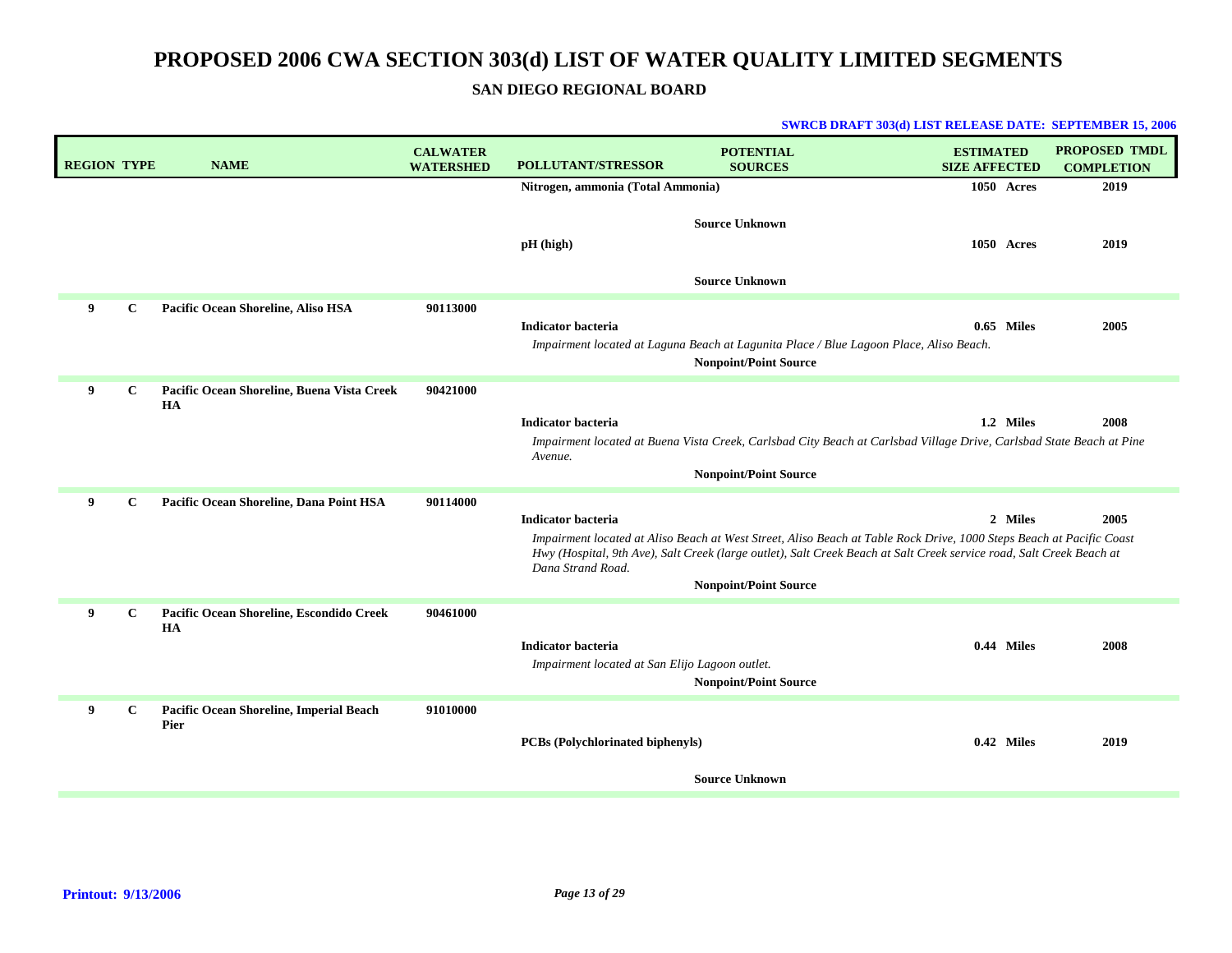### **SAN DIEGO REGIONAL BOARD**

|                    |              |                                                       |                                     |                                                                                 |                                                                                                                                                                                                                                                                                                                                                                                                                                                                                                            | <b>SWRCB DRAFT 303(d) LIST RELEASE DATE: SEPTEMBER 15, 2006</b> |                                    |
|--------------------|--------------|-------------------------------------------------------|-------------------------------------|---------------------------------------------------------------------------------|------------------------------------------------------------------------------------------------------------------------------------------------------------------------------------------------------------------------------------------------------------------------------------------------------------------------------------------------------------------------------------------------------------------------------------------------------------------------------------------------------------|-----------------------------------------------------------------|------------------------------------|
| <b>REGION TYPE</b> |              | <b>NAME</b>                                           | <b>CALWATER</b><br><b>WATERSHED</b> | <b>POLLUTANT/STRESSOR</b>                                                       | <b>POTENTIAL</b><br><b>SOURCES</b>                                                                                                                                                                                                                                                                                                                                                                                                                                                                         | <b>ESTIMATED</b><br><b>SIZE AFFECTED</b>                        | PROPOSED TMDL<br><b>COMPLETION</b> |
| 9                  | $\mathbf c$  | Pacific Ocean Shoreline, Laguna Beach<br><b>HSA</b>   | 90112000                            | <b>Indicator bacteria</b>                                                       | Impairment located at Main Laguna Beach, Laguna Beach at Ocean Avenue, Laguna Beach at Laguna Avenue, Laguna                                                                                                                                                                                                                                                                                                                                                                                               | 1.8 Miles                                                       | 2005                               |
|                    |              |                                                       |                                     |                                                                                 | Beach at Cleo Street, Arch Cove at Bluebird Canyon Road, Laguna Beach at Dumond Drive.<br><b>Nonpoint/Point Source</b>                                                                                                                                                                                                                                                                                                                                                                                     |                                                                 |                                    |
| 9                  | $\mathbf c$  | Pacific Ocean Shoreline, Loma Alta HA                 | 90410000                            | <b>Indicator bacteria</b><br>Impairment located at Loma Alta Creek Mouth.       | <b>Nonpoint/Point Source</b>                                                                                                                                                                                                                                                                                                                                                                                                                                                                               | 1.1 Miles                                                       | 2008                               |
| 9                  | C            | Pacific Ocean Shoreline, Lower San Juan<br><b>HSA</b> | 90120000                            | <b>Indicator bacteria</b><br>Beach Road.                                        | Impairment located at North Beach Creek, San Juan Creek (large outlet), Capistrano Beach, South Capistrano Beach at<br><b>Nonpoint/Point Source</b>                                                                                                                                                                                                                                                                                                                                                        | 1.2 Miles                                                       | 2008                               |
| $\mathbf{Q}$       | $\mathbf{C}$ | Pacific Ocean Shoreline, San Clemente HA              | 90130000                            | <b>Indicator bacteria</b><br>Beach, San Clemente State Beach at Cypress Shores. | Impairment located at Poche Beach (large outlet), Ole Hanson Beach Club Beach at Pico Drain, San Clemente City<br>Beach at El Portal St. Stairs, San Clemente City Beach at Mariposa St., San Clemente City Beach at Linda Lane, San<br>Clemente City Beach at South Linda Lane, San Clemente City Beach at Lifeguard Headquarters, Under San Clemente<br>Municipal Pier, San Clemente City Beach at Trafalgar Canyon (Trafalgar Ln.), San Clemente State Beach at Riviera<br><b>Nonpoint/Point Source</b> | 3.7 Miles                                                       | 2005                               |
| 9                  | C            | Pacific Ocean Shoreline, San Diego HU                 | 90711000                            | <b>Indicator bacteria</b>                                                       | Impairment located at San Diego River Mouth (aka Dog Beach).<br><b>Nonpoint/Point Source</b>                                                                                                                                                                                                                                                                                                                                                                                                               | 0.37 Miles                                                      | 2005                               |
| 9                  | $\mathbf{C}$ | Pacific Ocean Shoreline, San Diequito HU              | 90511000                            | <b>Indicator bacteria</b>                                                       | Impairment located at San Dieguito Lagoon Mouth, Solana Beach.<br><b>Nonpoint/Point Source</b>                                                                                                                                                                                                                                                                                                                                                                                                             | 0.86 Miles                                                      | 2005                               |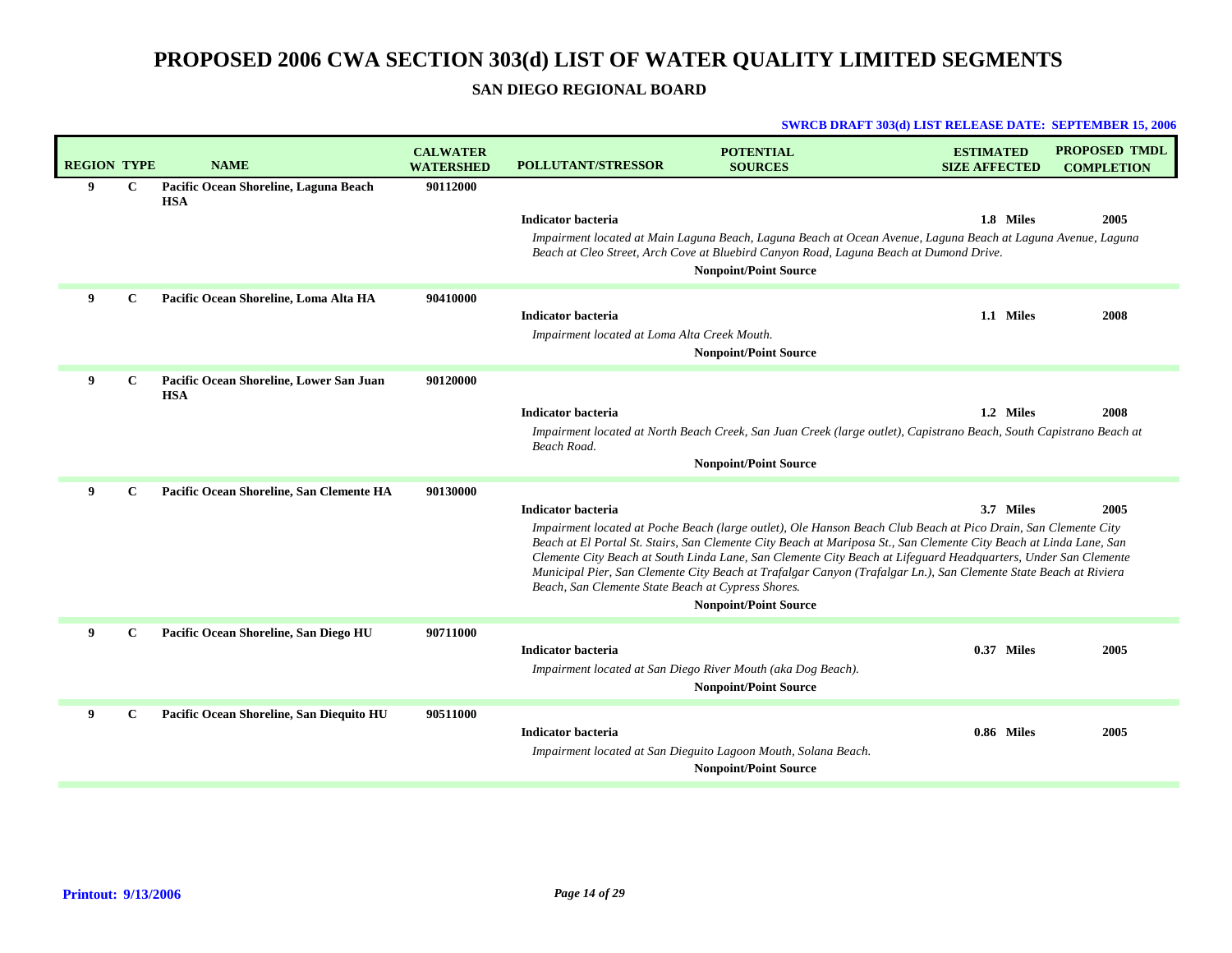### **SAN DIEGO REGIONAL BOARD**

#### **SWRCB DRAFT 303(d) LIST RELEASE DATE: SEPTEMBER 15, 2006**

| <b>REGION TYPE</b> |              | <b>NAME</b>                                              | <b>CALWATER</b><br><b>WATERSHED</b> | <b>POLLUTANT/STRESSOR</b>                                                 | <b>POTENTIAL</b><br><b>SOURCES</b>                                                                                                                  | <b>ESTIMATED</b><br><b>SIZE AFFECTED</b> | <b>PROPOSED TMDL</b><br><b>COMPLETION</b> |
|--------------------|--------------|----------------------------------------------------------|-------------------------------------|---------------------------------------------------------------------------|-----------------------------------------------------------------------------------------------------------------------------------------------------|------------------------------------------|-------------------------------------------|
| 9                  | $\mathbf C$  | Pacific Ocean Shoreline, San Joaquin Hills<br><b>HSA</b> | 90111000                            |                                                                           |                                                                                                                                                     |                                          |                                           |
|                    |              |                                                          |                                     | <b>Indicator bacteria</b>                                                 |                                                                                                                                                     | 0.63 Miles                               | 2005                                      |
|                    |              |                                                          |                                     |                                                                           | Impairment located at Cameo Cove at Irvine Cove Dr./Riviera Way, Heisler Park-North                                                                 |                                          |                                           |
|                    |              |                                                          |                                     |                                                                           | <b>Urban Runoff/Storm Sewers</b>                                                                                                                    |                                          |                                           |
|                    |              |                                                          |                                     |                                                                           | <b>Unknown Nonpoint Source</b><br><b>Unknown point source</b>                                                                                       |                                          |                                           |
| 9                  |              |                                                          | 90311000                            |                                                                           |                                                                                                                                                     |                                          |                                           |
|                    | C            | Pacific Ocean Shoreline, San Luis Rey HU                 |                                     | <b>Indicator bacteria</b>                                                 |                                                                                                                                                     | 0.49 Miles                               | 2005                                      |
|                    |              |                                                          |                                     | Impairment located at San Luis Rey River Mouth.                           |                                                                                                                                                     |                                          |                                           |
|                    |              |                                                          |                                     |                                                                           | <b>Nonpoint/Point Source</b>                                                                                                                        |                                          |                                           |
| 9                  | C            | Pacific Ocean Shoreline, San Marcos HA                   | 90451000                            |                                                                           |                                                                                                                                                     |                                          |                                           |
|                    |              |                                                          |                                     | <b>Indicator bacteria</b><br>Impairment located at Moonlight State Beach. |                                                                                                                                                     | 0.5 Miles                                | 2005                                      |
|                    |              |                                                          |                                     |                                                                           | <b>Nonpoint/Point Source</b>                                                                                                                        |                                          |                                           |
| 9                  | $\mathbf C$  | Pacific Ocean Shoreline, Scripps HA                      | 90630000                            |                                                                           |                                                                                                                                                     |                                          |                                           |
|                    |              |                                                          |                                     | <b>Indicator bacteria</b>                                                 |                                                                                                                                                     | 3.9 Miles                                | 2019                                      |
|                    |              |                                                          |                                     |                                                                           | This listing for indicator bacteria onliy applies to the Childrens Pool Beach area of this ocean shoreline segment.<br><b>Nonpoint/Point Source</b> |                                          |                                           |
|                    |              |                                                          |                                     |                                                                           |                                                                                                                                                     |                                          |                                           |
| 9                  | $\mathbf{C}$ | Pacific Ocean Shoreline, Tijuana HU                      | 91111000                            | <b>Indicator bacteria</b>                                                 |                                                                                                                                                     | 3 Miles                                  | 2010                                      |
|                    |              |                                                          |                                     |                                                                           | Impairment located from the border, extending north along the shore.                                                                                |                                          |                                           |
|                    |              |                                                          |                                     |                                                                           | <b>Nonpoint/Point Source</b>                                                                                                                        |                                          |                                           |
| 9                  | $\bf R$      | <b>Pine Valley Creek (Upper)</b>                         | 91141000                            |                                                                           |                                                                                                                                                     |                                          |                                           |
|                    |              |                                                          |                                     | <b>Enterococcus</b>                                                       |                                                                                                                                                     | 2.9 Miles                                | 2010                                      |
|                    |              |                                                          |                                     |                                                                           | <b>Grazing-Related Sources</b>                                                                                                                      |                                          |                                           |
|                    |              |                                                          |                                     |                                                                           | <b>Concentrated Animal Feeding Operations</b><br>(permitted, point source)                                                                          |                                          |                                           |
|                    |              |                                                          |                                     |                                                                           | <b>Transient encampments</b>                                                                                                                        |                                          |                                           |
|                    |              |                                                          |                                     | Phosphorus                                                                |                                                                                                                                                     | 2.9 Miles                                | 2019                                      |
|                    |              |                                                          |                                     |                                                                           | $\alpha$ , $\alpha$ , $\alpha$                                                                                                                      |                                          |                                           |

**Source Unknown**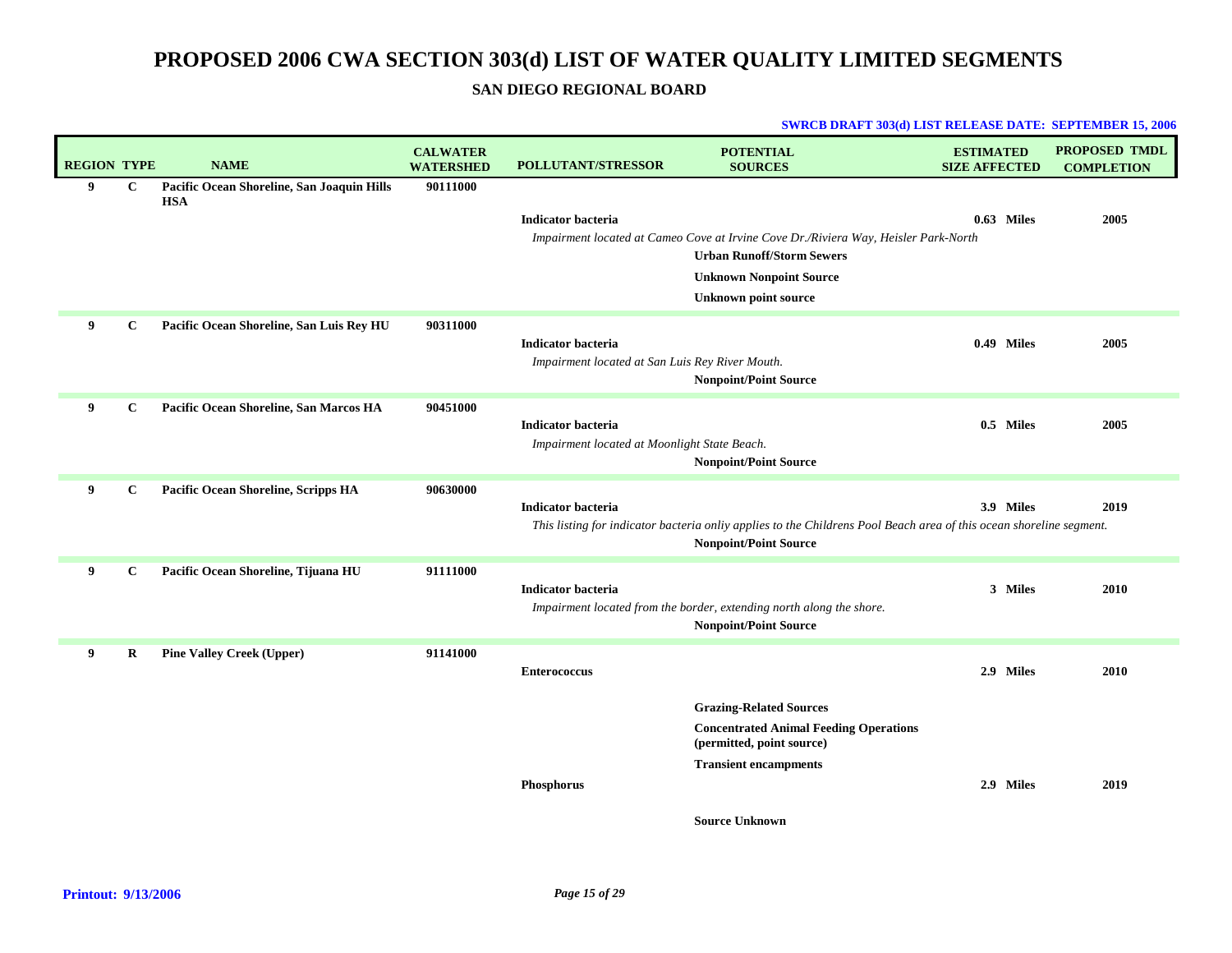### **SAN DIEGO REGIONAL BOARD**

| <b>REGION TYPE</b> |             | <b>NAME</b>               | <b>CALWATER</b><br><b>WATERSHED</b> | POLLUTANT/STRESSOR                      | <b>POTENTIAL</b><br><b>SOURCES</b>                                 | <b>ESTIMATED</b><br><b>SIZE AFFECTED</b> | PROPOSED TMDL<br><b>COMPLETION</b> |
|--------------------|-------------|---------------------------|-------------------------------------|-----------------------------------------|--------------------------------------------------------------------|------------------------------------------|------------------------------------|
|                    |             |                           |                                     | <b>Turbidity</b>                        |                                                                    | 2.9 Miles                                | 2019                               |
|                    |             |                           |                                     |                                         | <b>Source Unknown</b>                                              |                                          |                                    |
| 9                  | $\mathbf R$ | Pogi Canyon Creek         | 91020000                            | <b>DDT</b>                              |                                                                    | 7.8 Miles                                | 2019                               |
|                    |             |                           |                                     |                                         |                                                                    |                                          |                                    |
|                    |             |                           |                                     |                                         | <b>Source Unknown</b>                                              |                                          |                                    |
| 9                  | $\bf R$     | Prima Deshecha Creek      | 90130000                            |                                         |                                                                    |                                          |                                    |
|                    |             |                           |                                     | Phosphorus                              |                                                                    | 1.2 Miles                                | 2019                               |
|                    |             |                           |                                     |                                         | <b>Urban Runoff/Storm Sewers</b><br><b>Unknown Nonpoint Source</b> |                                          |                                    |
|                    |             |                           |                                     |                                         | <b>Unknown point source</b>                                        |                                          |                                    |
|                    |             |                           |                                     | <b>Turbidity</b>                        |                                                                    | 1.2 Miles                                | 2019                               |
|                    |             |                           |                                     |                                         | <b>Urban Runoff/Storm Sewers</b>                                   |                                          |                                    |
|                    |             |                           |                                     |                                         | <b>Unknown Nonpoint Source</b>                                     |                                          |                                    |
|                    |             |                           |                                     |                                         | <b>Unknown point source</b>                                        |                                          |                                    |
| 9                  | $\bf R$     | <b>Rainbow Creek</b>      | 90222000                            |                                         |                                                                    |                                          |                                    |
|                    |             |                           |                                     | <b>Iron</b>                             |                                                                    | 5 Miles                                  | 2019                               |
|                    |             |                           |                                     |                                         | <b>Source Unknown</b>                                              |                                          |                                    |
|                    |             |                           |                                     | <b>Sulfates</b>                         |                                                                    | 5 Miles                                  | 2019                               |
|                    |             |                           |                                     |                                         | <b>Source Unknown</b>                                              |                                          |                                    |
|                    |             |                           |                                     | <b>Total Dissolved Solids</b>           |                                                                    | 5 Miles                                  | 2019                               |
|                    |             |                           |                                     |                                         |                                                                    |                                          |                                    |
|                    |             |                           |                                     |                                         | <b>Source Unknown</b>                                              |                                          |                                    |
| 9                  | $\bf R$     | <b>Reidy Canyon Creek</b> | 90462000                            |                                         |                                                                    |                                          |                                    |
|                    |             |                           |                                     | Phosphorus                              |                                                                    | 3.9 Miles                                | 2019                               |
|                    |             |                           |                                     |                                         | <b>Source Unknown</b>                                              |                                          |                                    |
| 9                  | B           | San Diego Bay             | 91010000                            |                                         |                                                                    |                                          |                                    |
|                    |             |                           |                                     | <b>PCBs (Polychlorinated biphenyls)</b> |                                                                    | 10783 Acres                              | 2019                               |
|                    |             |                           |                                     |                                         | <b>Source Unknown</b>                                              |                                          |                                    |
|                    |             |                           |                                     |                                         |                                                                    |                                          |                                    |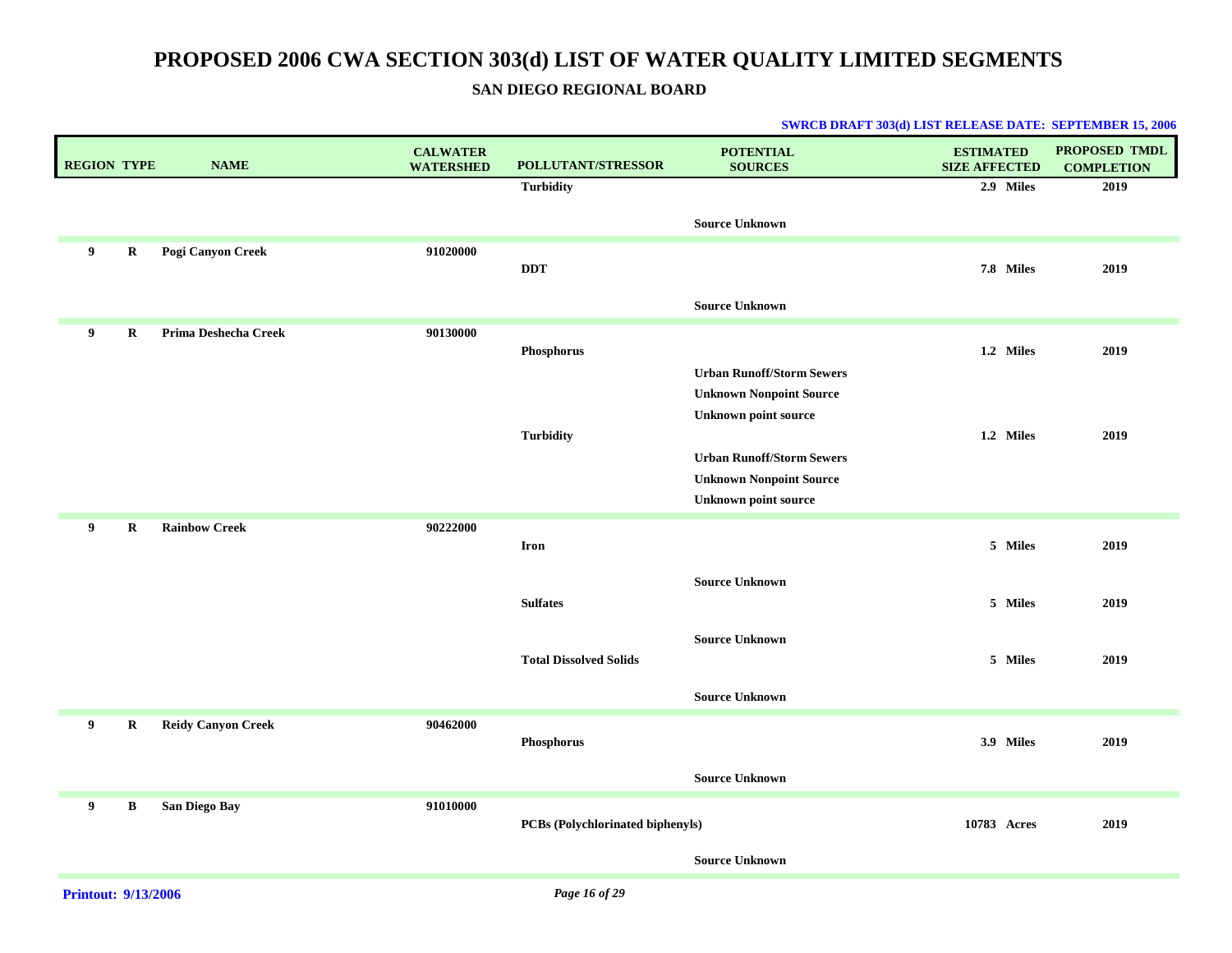**SAN DIEGO REGIONAL BOARD**

| <b>REGION TYPE</b> |              | <b>NAME</b>                                                        | <b>CALWATER</b><br><b>WATERSHED</b> | <b>POLLUTANT/STRESSOR</b>        | <b>POTENTIAL</b><br><b>SOURCES</b> | <b>ESTIMATED</b><br><b>SIZE AFFECTED</b> | PROPOSED TMDL<br><b>COMPLETION</b> |
|--------------------|--------------|--------------------------------------------------------------------|-------------------------------------|----------------------------------|------------------------------------|------------------------------------------|------------------------------------|
| 9                  | B            | San Diego Bay Shoreline, 32nd St San<br><b>Diego Naval Station</b> | 90822000                            |                                  |                                    |                                          |                                    |
|                    |              |                                                                    |                                     | <b>Benthic Community Effects</b> |                                    | 103 Acres                                | 2019                               |
|                    |              |                                                                    |                                     |                                  | <b>Nonpoint/Point Source</b>       |                                          |                                    |
|                    |              |                                                                    |                                     | <b>Sediment Toxicity</b>         |                                    | 103 Acres                                | 2019                               |
|                    |              |                                                                    |                                     |                                  | <b>Nonpoint/Point Source</b>       |                                          |                                    |
| 9                  | B            | San Diego Bay Shoreline, at Americas Cup<br>Harbor                 | 90810000                            |                                  |                                    |                                          |                                    |
|                    |              |                                                                    |                                     | Copper                           |                                    | 88 Acres                                 | 2019                               |
|                    |              |                                                                    |                                     |                                  | <b>Source Unknown</b>              |                                          |                                    |
| 9                  | $\, {\bf B}$ | San Diego Bay Shoreline, at Coronado Cays                          | 91010000                            | Copper                           |                                    | 47 Acres                                 | 2019                               |
|                    |              |                                                                    |                                     |                                  |                                    |                                          |                                    |
|                    |              |                                                                    |                                     |                                  | <b>Source Unknown</b>              |                                          |                                    |
| 9                  | B            | San Diego Bay Shoreline, at Glorietta Bay                          | 91010000                            | Copper                           |                                    | 52 Acres                                 | 2019                               |
|                    |              |                                                                    |                                     |                                  | <b>Source Unknown</b>              |                                          |                                    |
| 9                  | $\, {\bf B}$ | San Diego Bay Shoreline, at Harbor Island                          | 90821000                            |                                  |                                    |                                          |                                    |
|                    |              | (East Basin)                                                       |                                     | Copper                           |                                    | 73 Acres                                 | 2019                               |
|                    |              |                                                                    |                                     |                                  |                                    |                                          |                                    |
|                    |              |                                                                    |                                     |                                  | <b>Source Unknown</b>              |                                          |                                    |
| 9                  | B            | San Diego Bay Shoreline, at Harbor Island<br>(West Basin)          | 90810000                            |                                  |                                    |                                          |                                    |
|                    |              |                                                                    |                                     | Copper                           |                                    | 132 Acres                                | 2019                               |
|                    |              |                                                                    |                                     |                                  | <b>Source Unknown</b>              |                                          |                                    |
| 9                  | $\, {\bf B}$ | San Diego Bay Shoreline, at Marriott                               | 90821000                            |                                  |                                    |                                          |                                    |
|                    |              | <b>Marina</b>                                                      |                                     | Copper                           |                                    | 24 Acres                                 | 2019                               |
|                    |              |                                                                    |                                     |                                  | <b>Source Unknown</b>              |                                          |                                    |
|                    |              |                                                                    |                                     |                                  |                                    |                                          |                                    |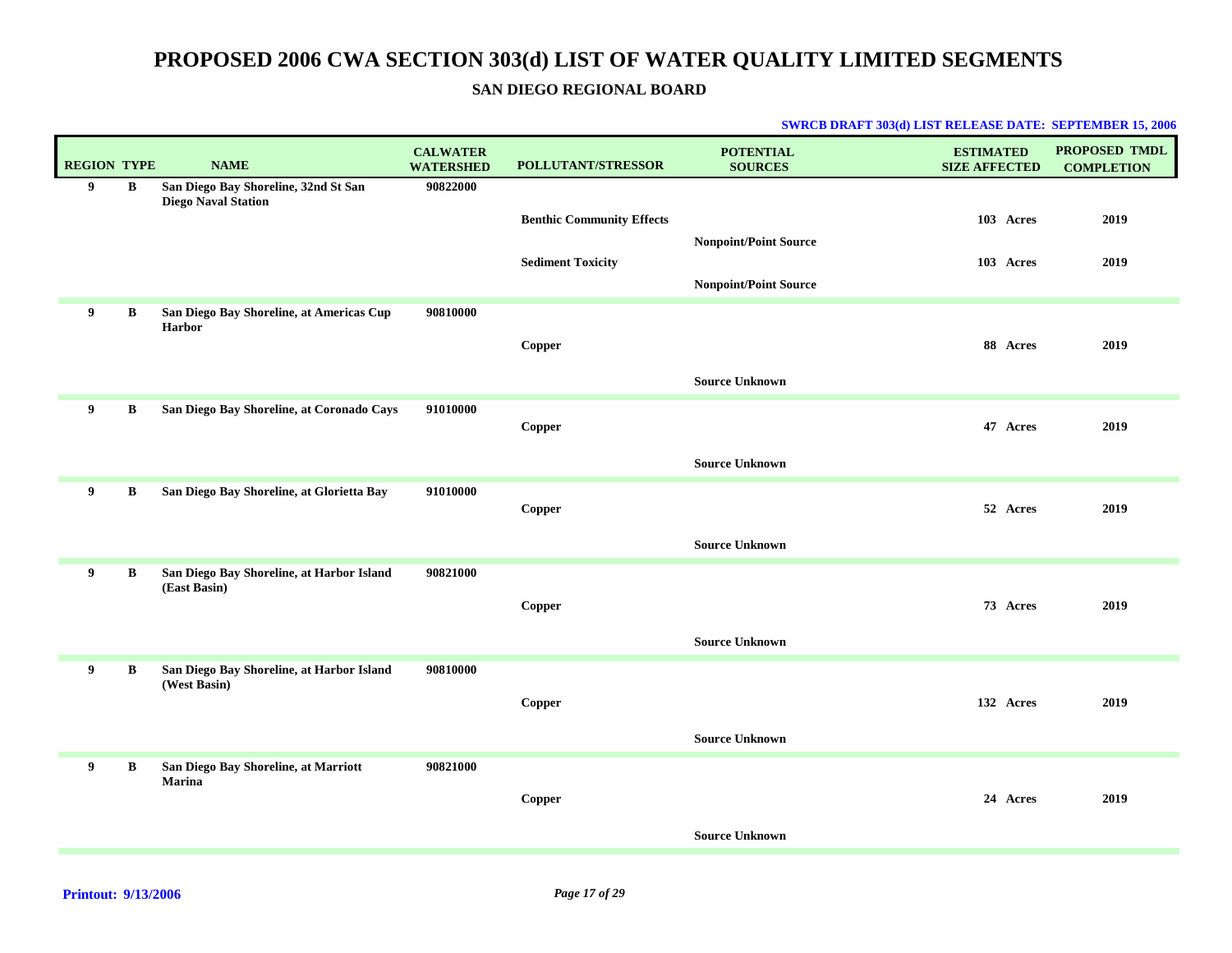### **SAN DIEGO REGIONAL BOARD**

| <b>REGION TYPE</b> |             | <b>NAME</b>                                                  | <b>CALWATER</b><br><b>WATERSHED</b> | <b>POLLUTANT/STRESSOR</b>               | <b>POTENTIAL</b><br><b>SOURCES</b> | <b>ESTIMATED</b><br><b>SIZE AFFECTED</b> | <b>PROPOSED TMDL</b><br><b>COMPLETION</b> |
|--------------------|-------------|--------------------------------------------------------------|-------------------------------------|-----------------------------------------|------------------------------------|------------------------------------------|-------------------------------------------|
| 9                  | $\bf{B}$    | San Diego Bay Shoreline, between Sampson<br>and 28th Streets | 90822000                            |                                         |                                    |                                          |                                           |
|                    |             |                                                              |                                     | Copper                                  |                                    | 53 Acres                                 | 2005                                      |
|                    |             |                                                              |                                     |                                         | <b>Nonpoint/Point Source</b>       |                                          |                                           |
|                    |             |                                                              |                                     | Mercury                                 |                                    | 53 Acres                                 | 2006                                      |
|                    |             |                                                              |                                     |                                         |                                    |                                          |                                           |
|                    |             |                                                              |                                     | PAHs (Polycyclic Aromatic Hydrocarbons) | <b>Nonpoint/Point Source</b>       | 53 Acres                                 | 2006                                      |
|                    |             |                                                              |                                     |                                         |                                    |                                          |                                           |
|                    |             |                                                              |                                     |                                         | <b>Nonpoint/Point Source</b>       |                                          |                                           |
|                    |             |                                                              |                                     | PCBs (Polychlorinated biphenyls)        |                                    | 53 Acres                                 | 2019                                      |
|                    |             |                                                              |                                     |                                         | <b>Nonpoint/Point Source</b>       |                                          |                                           |
|                    |             |                                                              |                                     | Zinc                                    |                                    | 53 Acres                                 | 2019                                      |
|                    |             |                                                              |                                     |                                         | <b>Nonpoint/Point Source</b>       |                                          |                                           |
| 9                  | $\mathbf C$ | San Diego Bay Shoreline, Chula Vista<br>Marina               | 90912000                            |                                         |                                    |                                          |                                           |
|                    |             |                                                              |                                     | Copper                                  |                                    | 0.41 Miles                               | 2019                                      |
|                    |             |                                                              |                                     |                                         |                                    |                                          |                                           |
|                    |             |                                                              |                                     |                                         | <b>Source Unknown</b>              |                                          |                                           |
| 9                  | B           | San Diego Bay Shoreline, Downtown<br>Anchorage               | 90821000                            |                                         |                                    |                                          |                                           |
|                    |             |                                                              |                                     | <b>Benthic Community Effects</b>        |                                    | 7.4 Acres                                | 2019                                      |
|                    |             |                                                              |                                     | <b>Sediment Toxicity</b>                | <b>Nonpoint/Point Source</b>       | 7.4 Acres                                | 2019                                      |
|                    |             |                                                              |                                     |                                         | <b>Nonpoint/Point Source</b>       |                                          |                                           |
| 9                  | $\mathbf c$ | San Diego Bay Shoreline, G Street Pier                       | 90821000                            |                                         |                                    |                                          |                                           |
|                    |             |                                                              |                                     | <b>Indicator</b> bacteria               |                                    | 0.42 Miles                               | 2006                                      |
|                    |             |                                                              |                                     |                                         | <b>Urban Runoff/Storm Sewers</b>   |                                          |                                           |
|                    |             |                                                              |                                     |                                         | <b>Unknown Nonpoint Source</b>     |                                          |                                           |
|                    |             |                                                              |                                     |                                         | <b>Unknown point source</b>        |                                          |                                           |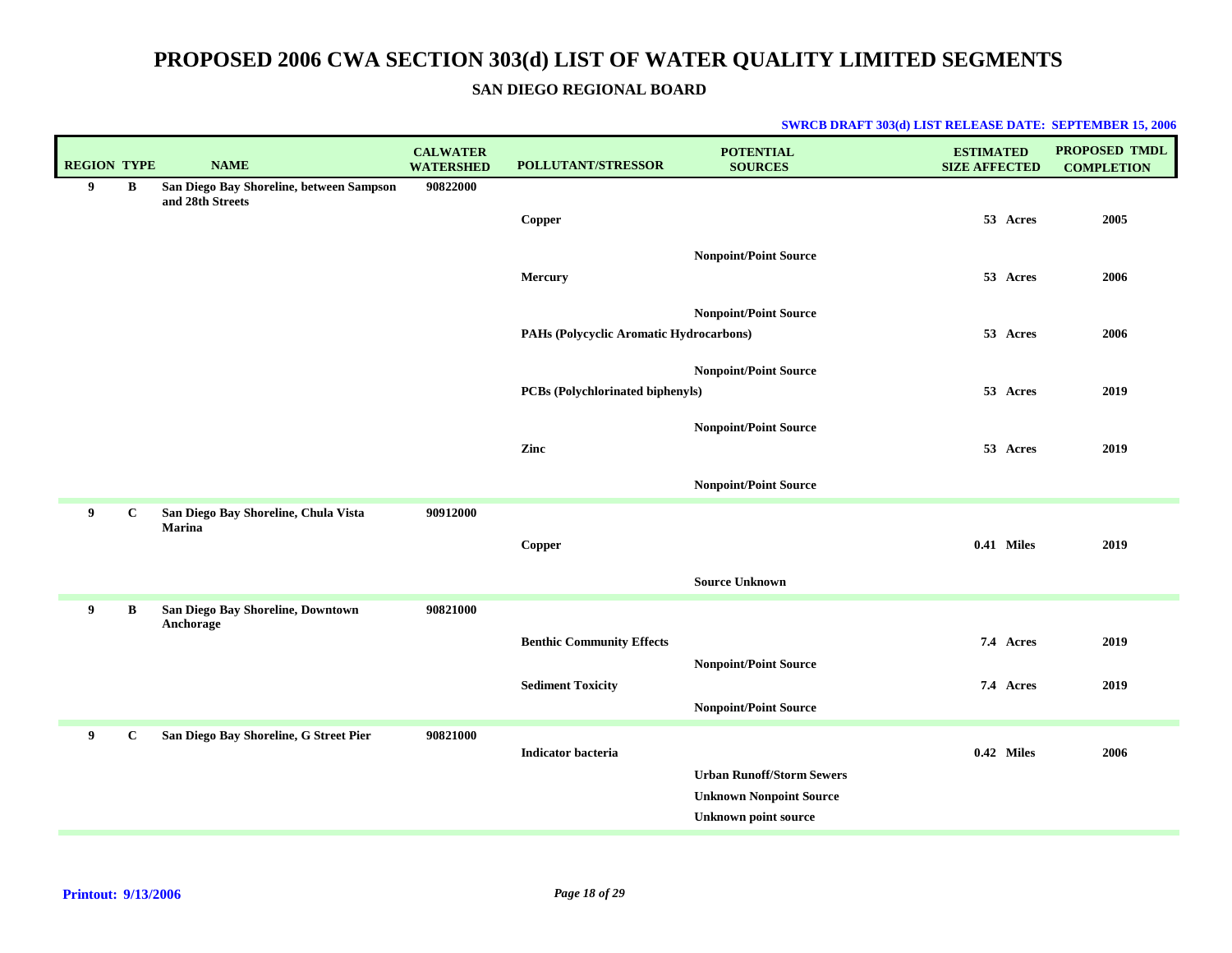**SAN DIEGO REGIONAL BOARD**

| <b>REGION TYPE</b> |   | <b>NAME</b>                                             | <b>CALWATER</b><br><b>WATERSHED</b> | POLLUTANT/STRESSOR                  | <b>POTENTIAL</b><br><b>SOURCES</b>                                                      | <b>ESTIMATED</b><br><b>SIZE AFFECTED</b> | <b>PROPOSED TMDL</b><br><b>COMPLETION</b> |
|--------------------|---|---------------------------------------------------------|-------------------------------------|-------------------------------------|-----------------------------------------------------------------------------------------|------------------------------------------|-------------------------------------------|
| 9                  | В | San Diego Bay Shoreline, near Chollas<br><b>Creek</b>   | 90822000                            |                                     |                                                                                         |                                          |                                           |
|                    |   |                                                         |                                     | <b>Benthic Community Effects</b>    |                                                                                         | 15 Acres                                 | 2006                                      |
|                    |   |                                                         |                                     |                                     | <b>Nonpoint/Point Source</b>                                                            |                                          |                                           |
|                    |   |                                                         |                                     | <b>Sediment Toxicity</b>            |                                                                                         | 15 Acres                                 | 2006                                      |
|                    |   |                                                         |                                     |                                     | <b>Nonpoint/Point Source</b>                                                            |                                          |                                           |
| 9                  | B | San Diego Bay Shoreline, near Coronado<br><b>Bridge</b> | 90822000                            |                                     |                                                                                         |                                          |                                           |
|                    |   |                                                         |                                     | <b>Benthic Community Effects</b>    |                                                                                         | 37 Acres                                 | 2019                                      |
|                    |   |                                                         |                                     |                                     | <b>Nonpoint/Point Source</b>                                                            |                                          |                                           |
|                    |   |                                                         |                                     | <b>Sediment Toxicity</b>            | Includes Crosby Street/Cesar Chavez Park area, that will receive additional monitoring. | 37 Acres                                 | 2019                                      |
|                    |   |                                                         |                                     |                                     | <b>Nonpoint/Point Source</b>                                                            |                                          |                                           |
| 9                  | B | San Diego Bay Shoreline, near sub base                  | 90810000                            |                                     |                                                                                         |                                          |                                           |
|                    |   |                                                         |                                     | <b>Benthic Community Effects</b>    |                                                                                         | 16 Acres                                 | 2019                                      |
|                    |   |                                                         |                                     | <b>Sediment Toxicity</b>            | <b>Nonpoint/Point Source</b>                                                            | 16 Acres                                 | 2019                                      |
|                    |   |                                                         |                                     |                                     | <b>Nonpoint/Point Source</b>                                                            |                                          |                                           |
| 9                  | B | San Diego Bay Shoreline, near Switzer                   | 90821000                            |                                     |                                                                                         |                                          |                                           |
|                    |   | <b>Creek</b>                                            |                                     |                                     |                                                                                         |                                          |                                           |
|                    |   |                                                         |                                     | <b>Chlordane</b>                    |                                                                                         | 5.5 Acres                                | 2019                                      |
|                    |   |                                                         |                                     |                                     | <b>Urban Runoff/Storm Sewers</b>                                                        |                                          |                                           |
|                    |   |                                                         |                                     |                                     | Other                                                                                   |                                          |                                           |
|                    |   |                                                         |                                     |                                     | <b>Boatyards</b><br><b>Nonpoint/Point Source</b>                                        |                                          |                                           |
|                    |   |                                                         |                                     | Lindane/Hexachlorocyclohexane (HCH) |                                                                                         | 5.5 Acres                                | 2019                                      |
|                    |   |                                                         |                                     |                                     | <b>Urban Runoff/Storm Sewers</b>                                                        |                                          |                                           |
|                    |   |                                                         |                                     |                                     | Other                                                                                   |                                          |                                           |
|                    |   |                                                         |                                     |                                     | <b>Boatyards</b>                                                                        |                                          |                                           |
|                    |   |                                                         |                                     |                                     | <b>Nonpoint/Point Source</b>                                                            |                                          |                                           |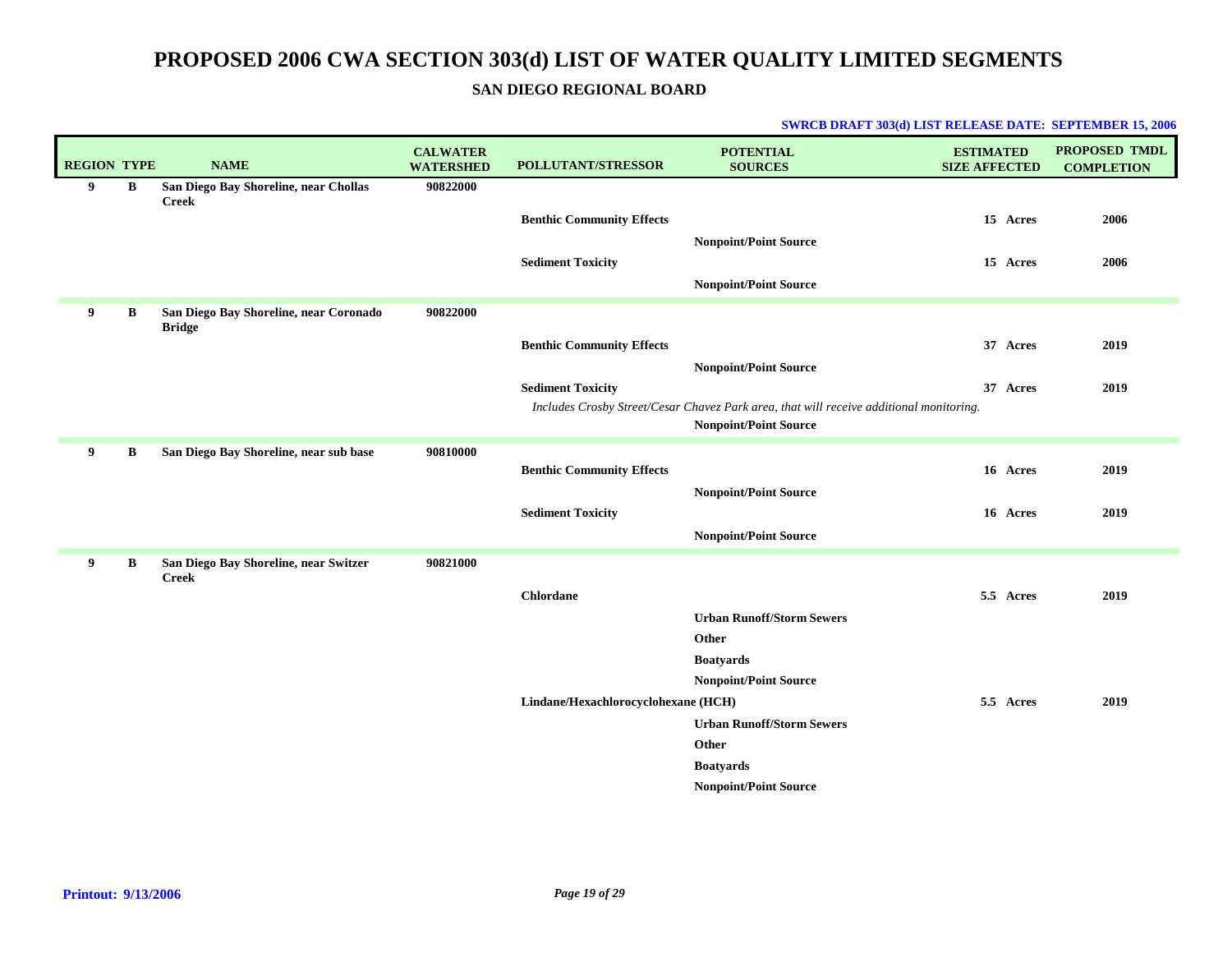**SAN DIEGO REGIONAL BOARD**

| <b>REGION TYPE</b> |             | <b>NAME</b>                                                     | <b>CALWATER</b><br><b>WATERSHED</b> | <b>POLLUTANT/STRESSOR</b>               | <b>POTENTIAL</b><br><b>SOURCES</b>                                         | <b>ESTIMATED</b><br><b>SIZE AFFECTED</b> | PROPOSED TMDL<br><b>COMPLETION</b> |
|--------------------|-------------|-----------------------------------------------------------------|-------------------------------------|-----------------------------------------|----------------------------------------------------------------------------|------------------------------------------|------------------------------------|
|                    |             |                                                                 |                                     | PAHs (Polycyclic Aromatic Hydrocarbons) |                                                                            | 5.5 Acres                                | 2019                               |
|                    |             |                                                                 |                                     |                                         | <b>Urban Runoff/Storm Sewers</b>                                           |                                          |                                    |
|                    |             |                                                                 |                                     |                                         | Other                                                                      |                                          |                                    |
|                    |             |                                                                 |                                     |                                         | <b>Boatyards</b>                                                           |                                          |                                    |
|                    |             |                                                                 |                                     |                                         | <b>Nonpoint/Point Source</b>                                               |                                          |                                    |
| 9                  | B           | San Diego Bay Shoreline, North of 24th                          | 90832000                            |                                         |                                                                            |                                          |                                    |
|                    |             | <b>Street Marine Terminal</b>                                   |                                     | <b>Benthic Community Effects</b>        |                                                                            | 9.5 Acres                                | 2019                               |
|                    |             |                                                                 |                                     |                                         | <b>Nonpoint/Point Source</b>                                               |                                          |                                    |
|                    |             |                                                                 |                                     | <b>Sediment Toxicity</b>                |                                                                            | 9.5 Acres                                | 2019                               |
|                    |             |                                                                 |                                     |                                         | <b>Nonpoint/Point Source</b>                                               |                                          |                                    |
| 9                  |             | San Diego Bay Shoreline, Seventh Street                         | 90831000                            |                                         |                                                                            |                                          |                                    |
|                    | B           | <b>Channel</b>                                                  |                                     |                                         |                                                                            |                                          |                                    |
|                    |             |                                                                 |                                     | <b>Benthic Community Effects</b>        |                                                                            | 9 Acres                                  | 2008                               |
|                    |             |                                                                 |                                     |                                         | <b>Nonpoint/Point Source</b>                                               |                                          |                                    |
|                    |             |                                                                 |                                     | <b>Sediment Toxicity</b>                |                                                                            | 9 Acres                                  | 2008                               |
|                    |             |                                                                 |                                     |                                         | <b>Nonpoint/Point Source</b>                                               |                                          |                                    |
| 9                  | $\mathbf c$ | San Diego Bay Shoreline, Shelter Island                         | 90810000                            |                                         |                                                                            |                                          |                                    |
|                    |             | <b>Shoreline Park</b>                                           |                                     | <b>Indicator bacteria</b>               |                                                                            | 0.42 Miles                               | 2006                               |
|                    |             |                                                                 |                                     |                                         | <b>Unknown Nonpoint Source</b>                                             |                                          |                                    |
|                    |             |                                                                 |                                     |                                         | <b>Unknown point source</b>                                                |                                          |                                    |
|                    |             |                                                                 |                                     |                                         |                                                                            |                                          |                                    |
| 9                  | B           | San Diego Bay Shoreline, Vicinity of B St<br>and Broadway Piers | 90821000                            |                                         |                                                                            |                                          |                                    |
|                    |             |                                                                 |                                     | <b>Benthic Community Effects</b>        |                                                                            | 9.9 Acres                                | 2019                               |
|                    |             |                                                                 |                                     |                                         | <b>Nonpoint/Point Source</b>                                               |                                          |                                    |
|                    |             |                                                                 |                                     | <b>Indicator bacteria</b>               |                                                                            | 9.9 Acres                                | 2006                               |
|                    |             |                                                                 |                                     |                                         | Estimated size of impairment is 0.4 miles around the shoreline of the bay. |                                          |                                    |
|                    |             |                                                                 |                                     |                                         | <b>Urban Runoff/Storm Sewers</b>                                           |                                          |                                    |
|                    |             |                                                                 |                                     |                                         | <b>Unknown Nonpoint Source</b>                                             |                                          |                                    |
|                    |             |                                                                 |                                     | <b>Sediment Toxicity</b>                | <b>Unknown point source</b>                                                | 9.9 Acres                                | 2019                               |
|                    |             |                                                                 |                                     |                                         | <b>Nonpoint/Point Source</b>                                               |                                          |                                    |
|                    |             |                                                                 |                                     |                                         |                                                                            |                                          |                                    |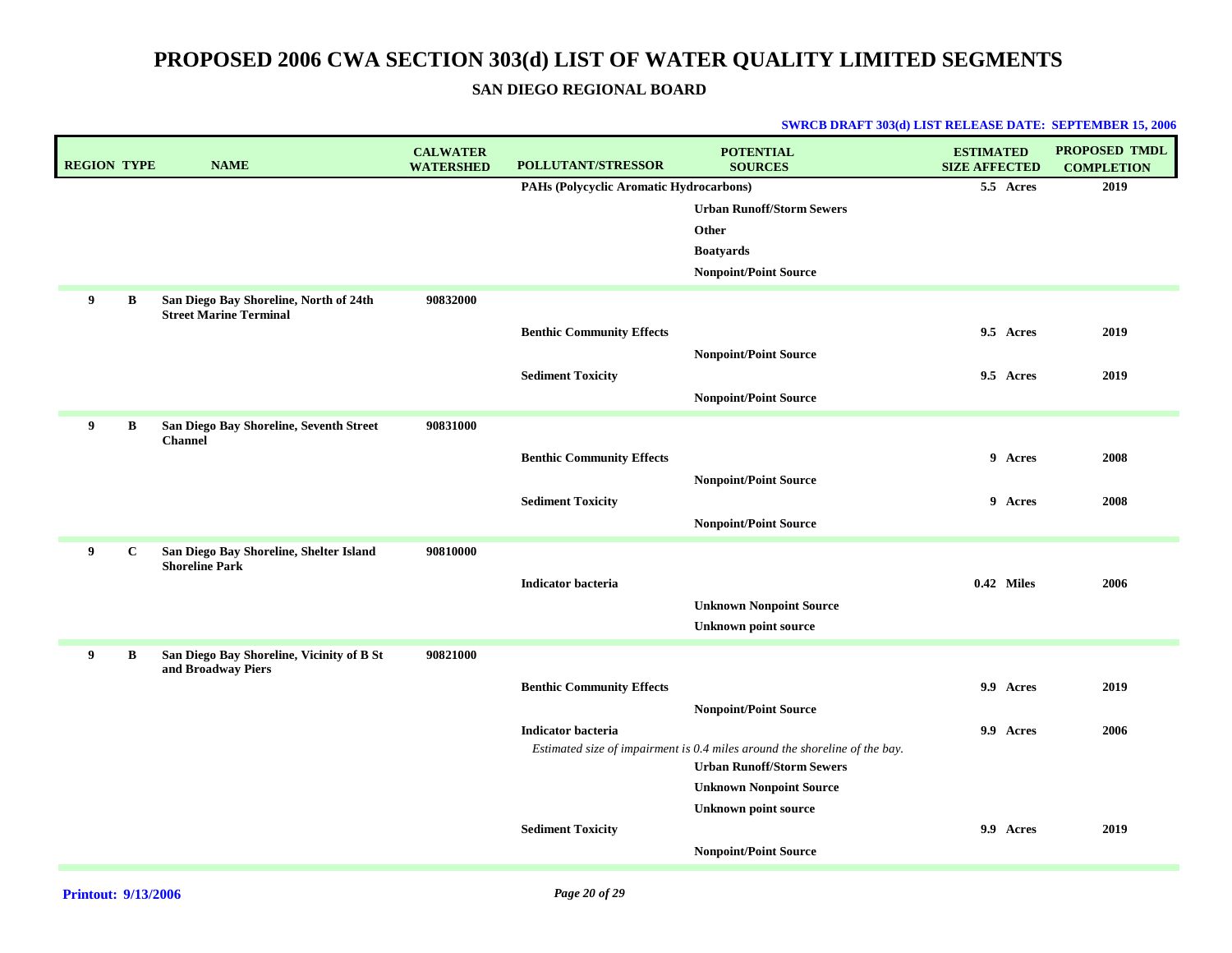**SAN DIEGO REGIONAL BOARD**

| <b>REGION TYPE</b> |   | <b>NAME</b>             | <b>CALWATER</b><br><b>WATERSHED</b> | POLLUTANT/STRESSOR                                                           | <b>POTENTIAL</b><br><b>SOURCES</b>                                                           | <b>ESTIMATED</b><br><b>SIZE AFFECTED</b> | <b>PROPOSED TMDL</b><br><b>COMPLETION</b> |
|--------------------|---|-------------------------|-------------------------------------|------------------------------------------------------------------------------|----------------------------------------------------------------------------------------------|------------------------------------------|-------------------------------------------|
| 9                  | R | San Diego River (Lower) | 90711000                            | <b>Fecal Coliform</b>                                                        |                                                                                              | 16 Miles                                 | 2005                                      |
|                    |   |                         |                                     | Lower 6 miles.                                                               |                                                                                              |                                          |                                           |
|                    |   |                         |                                     |                                                                              | <b>Urban Runoff/Storm Sewers</b>                                                             |                                          |                                           |
|                    |   |                         |                                     |                                                                              | Wastewater                                                                                   |                                          |                                           |
|                    |   |                         |                                     |                                                                              | Nonpoint/Point Source                                                                        |                                          |                                           |
|                    |   |                         |                                     | <b>Low Dissolved Oxygen</b>                                                  |                                                                                              | 16 Miles                                 | 2019                                      |
|                    |   |                         |                                     |                                                                              | Impairment transcends adjacent Calwater wtareshed 90712.<br><b>Urban Runoff/Storm Sewers</b> |                                          |                                           |
|                    |   |                         |                                     |                                                                              | <b>Unknown Nonpoint Source</b>                                                               |                                          |                                           |
|                    |   |                         |                                     |                                                                              | <b>Unknown point source</b>                                                                  |                                          |                                           |
|                    |   |                         |                                     | Phosphorus                                                                   |                                                                                              | 16 Miles                                 | 2019                                      |
|                    |   |                         |                                     |                                                                              | Impairment transcends adjacent Calwater watershed 90712.<br><b>Urban Runoff/Storm Sewers</b> |                                          |                                           |
|                    |   |                         |                                     |                                                                              | <b>Unknown Nonpoint Source</b>                                                               |                                          |                                           |
|                    |   |                         |                                     |                                                                              | <b>Unknown point source</b>                                                                  |                                          |                                           |
|                    |   |                         |                                     | <b>Total Dissolved Solids</b>                                                |                                                                                              | 16 Miles                                 | 2019                                      |
|                    |   |                         |                                     |                                                                              | Impairment transcends adjacent Calwater watershed 90712.                                     |                                          |                                           |
|                    |   |                         |                                     |                                                                              | <b>Urban Runoff/Storm Sewers</b>                                                             |                                          |                                           |
|                    |   |                         |                                     |                                                                              | <b>Flow Regulation/Modification</b>                                                          |                                          |                                           |
|                    |   |                         |                                     |                                                                              | <b>Natural Sources</b><br><b>Unknown Nonpoint Source</b>                                     |                                          |                                           |
|                    |   |                         |                                     |                                                                              | <b>Unknown point source</b>                                                                  |                                          |                                           |
|                    |   |                         |                                     |                                                                              |                                                                                              |                                          |                                           |
| 9                  | Е | San Elijo Lagoon        | 90461000                            | Eutrophic                                                                    |                                                                                              | 566 Acres                                | 2019                                      |
|                    |   |                         |                                     | Estimated size of impairment is 330 acres.                                   |                                                                                              |                                          |                                           |
|                    |   |                         |                                     |                                                                              | <b>Nonpoint/Point Source</b>                                                                 |                                          |                                           |
|                    |   |                         |                                     | Indicator bacteria                                                           |                                                                                              | 566 Acres                                | 2008                                      |
|                    |   |                         |                                     | Estimated size of impairment is 150 acres.                                   |                                                                                              |                                          |                                           |
|                    |   |                         |                                     |                                                                              | <b>Nonpoint/Point Source</b>                                                                 |                                          |                                           |
|                    |   |                         |                                     | <b>Sedimentation/Siltation</b><br>Estimated size of impairment is 150 acres. |                                                                                              | 566 Acres                                | 2019                                      |
|                    |   |                         |                                     |                                                                              | <b>Nonpoint/Point Source</b>                                                                 |                                          |                                           |
|                    |   |                         |                                     |                                                                              |                                                                                              |                                          |                                           |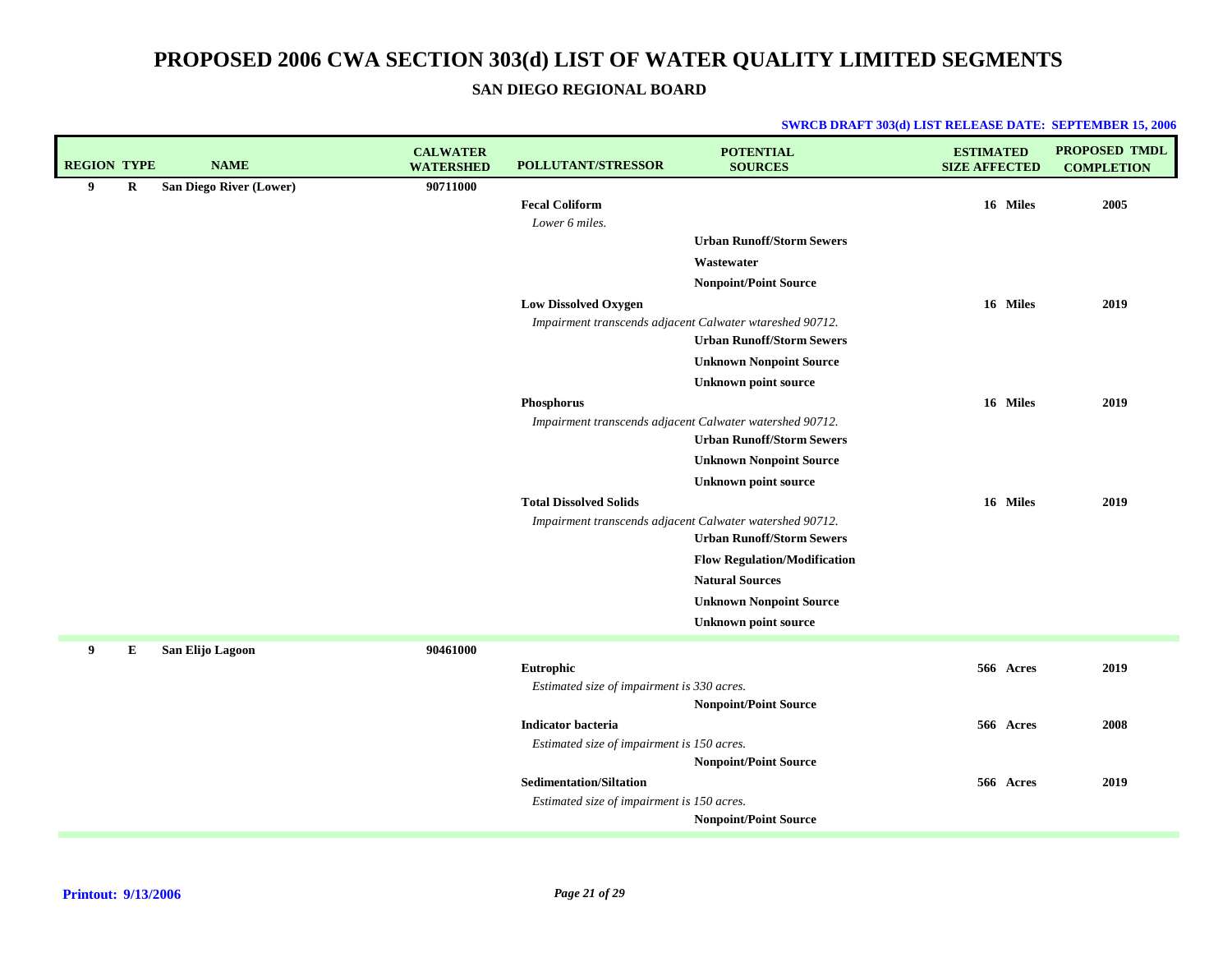### **SAN DIEGO REGIONAL BOARD**

| <b>REGION TYPE</b> |             | <b>NAME</b>               | <b>CALWATER</b><br><b>WATERSHED</b> | POLLUTANT/STRESSOR                    | <b>POTENTIAL</b><br><b>SOURCES</b>                            | <b>ESTIMATED</b><br><b>SIZE AFFECTED</b> | <b>PROPOSED TMDL</b><br><b>COMPLETION</b> |
|--------------------|-------------|---------------------------|-------------------------------------|---------------------------------------|---------------------------------------------------------------|------------------------------------------|-------------------------------------------|
| 9                  | $\mathbf R$ | <b>San Juan Creek</b>     | 90120000                            | <b>DDE</b>                            |                                                               | 1 Miles                                  | 2019                                      |
|                    |             |                           |                                     |                                       |                                                               |                                          |                                           |
|                    |             |                           |                                     |                                       | <b>Source Unknown</b>                                         |                                          |                                           |
|                    |             |                           |                                     | <b>Indicator bacteria</b>             |                                                               | 1 Miles                                  | 2005                                      |
|                    |             |                           |                                     |                                       | <b>Nonpoint/Point Source</b>                                  |                                          |                                           |
| 9                  | Е           | San Juan Creek (mouth)    | 90120000                            |                                       |                                                               |                                          |                                           |
|                    |             |                           |                                     | <b>Indicator bacteria</b>             |                                                               | 6.3 Acres                                | 2008                                      |
|                    |             |                           |                                     |                                       | <b>Nonpoint/Point Source</b>                                  |                                          |                                           |
| 9                  | R           | <b>San Luis Rey River</b> | 90311000                            | <b>Chloride</b>                       |                                                               | 19 Miles                                 | 2019                                      |
|                    |             |                           |                                     | Impairment located at lower 13 miles. |                                                               |                                          |                                           |
|                    |             |                           |                                     |                                       | <b>Urban Runoff/Storm Sewers</b>                              |                                          |                                           |
|                    |             |                           |                                     |                                       | <b>Unknown Nonpoint Source</b>                                |                                          |                                           |
|                    |             |                           |                                     |                                       | <b>Unknown point source</b>                                   |                                          |                                           |
|                    |             |                           |                                     | <b>Total Dissolved Solids</b>         |                                                               | 19 Miles                                 | 2019                                      |
|                    |             |                           |                                     |                                       | <b>Industrial Point Sources</b>                               |                                          |                                           |
|                    |             |                           |                                     |                                       | Agriculture-storm runoff                                      |                                          |                                           |
|                    |             |                           |                                     |                                       | <b>Urban Runoff/Storm Sewers</b>                              |                                          |                                           |
|                    |             |                           |                                     |                                       | <b>Surface Mining</b>                                         |                                          |                                           |
|                    |             |                           |                                     |                                       | <b>Flow Regulation/Modification</b><br><b>Natural Sources</b> |                                          |                                           |
|                    |             |                           |                                     |                                       | <b>Golf course activities</b>                                 |                                          |                                           |
|                    |             |                           |                                     |                                       | <b>Unknown Nonpoint Source</b>                                |                                          |                                           |
|                    |             |                           |                                     |                                       | <b>Unknown point source</b>                                   |                                          |                                           |
| 9                  | $\mathbf R$ | <b>San Marcos Creek</b>   | 90451000                            |                                       |                                                               |                                          |                                           |
|                    |             |                           |                                     | <b>DDE</b>                            |                                                               | 19 Miles                                 | 2019                                      |
|                    |             |                           |                                     |                                       | <b>Source Unknown</b>                                         |                                          |                                           |
|                    |             |                           |                                     | Phosphorus                            |                                                               | 19 Miles                                 | 2019                                      |
|                    |             |                           |                                     |                                       | <b>Source Unknown</b>                                         |                                          |                                           |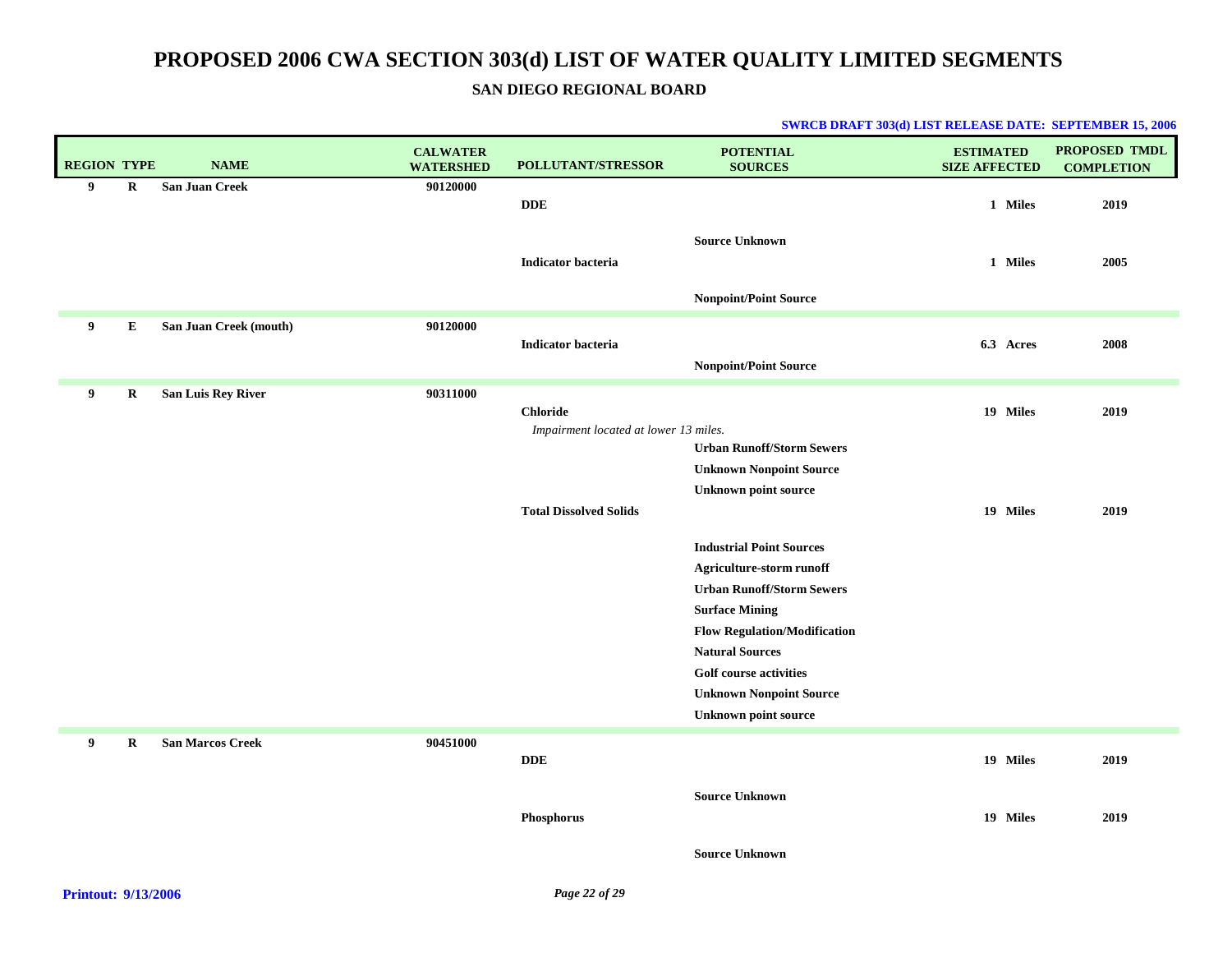**SAN DIEGO REGIONAL BOARD**

| <b>REGION TYPE</b> |         | <b>NAME</b>                  | <b>CALWATER</b><br><b>WATERSHED</b> | POLLUTANT/STRESSOR            | <b>POTENTIAL</b><br><b>SOURCES</b> | <b>ESTIMATED</b><br><b>SIZE AFFECTED</b> | PROPOSED TMDL<br><b>COMPLETION</b> |
|--------------------|---------|------------------------------|-------------------------------------|-------------------------------|------------------------------------|------------------------------------------|------------------------------------|
|                    |         |                              |                                     | <b>Sediment Toxicity</b>      |                                    | 19 Miles                                 | 2019                               |
|                    |         |                              |                                     |                               | <b>Source Unknown</b>              |                                          |                                    |
| 9                  | L       | <b>San Marcos Lake</b>       | 90452000                            |                               |                                    |                                          |                                    |
|                    |         |                              |                                     | Ammonia as Nitrogen           |                                    | 17 Acres                                 | 2019                               |
|                    |         |                              |                                     |                               | <b>Source Unknown</b>              |                                          |                                    |
|                    |         |                              |                                     | <b>Nutrients</b>              |                                    | 17 Acres                                 | 2019                               |
|                    |         |                              |                                     | Phosphorus                    | <b>Source Unknown</b>              | 17 Acres                                 | 2019                               |
|                    |         |                              |                                     |                               |                                    |                                          |                                    |
|                    |         |                              |                                     |                               | <b>Source Unknown</b>              |                                          |                                    |
| 9                  | L       | <b>San Vicente Reservoir</b> | 90721000                            | <b>Chloride</b>               |                                    | 1058 Acres                               | 2019                               |
|                    |         |                              |                                     |                               |                                    |                                          |                                    |
|                    |         |                              |                                     | Color                         | <b>Source Unknown</b>              | 1058 Acres                               | 2019                               |
|                    |         |                              |                                     |                               | <b>Source Unknown</b>              |                                          |                                    |
|                    |         |                              |                                     | <b>Manganese</b>              |                                    | 1058 Acres                               | 2019                               |
|                    |         |                              |                                     |                               | <b>Source Unknown</b>              |                                          |                                    |
|                    |         |                              |                                     | pH (high)                     |                                    | 1058 Acres                               | 2019                               |
|                    |         |                              |                                     |                               | <b>Source Unknown</b>              |                                          |                                    |
|                    |         |                              |                                     | <b>Sulfates</b>               |                                    | 1058 Acres                               | 2019                               |
|                    |         |                              |                                     |                               | <b>Source Unknown</b>              |                                          |                                    |
|                    |         |                              |                                     | <b>Total Dissolved Solids</b> |                                    | 1058 Acres                               | 2019                               |
|                    |         |                              |                                     |                               | <b>Source Unknown</b>              |                                          |                                    |
| 9                  | $\bf R$ | <b>Sandia Creek</b>          | 90222000                            |                               |                                    |                                          |                                    |
|                    |         |                              |                                     | <b>Iron</b>                   |                                    | 1.5 Miles                                | 2019                               |
|                    |         |                              |                                     |                               | <b>Source Unknown</b>              |                                          |                                    |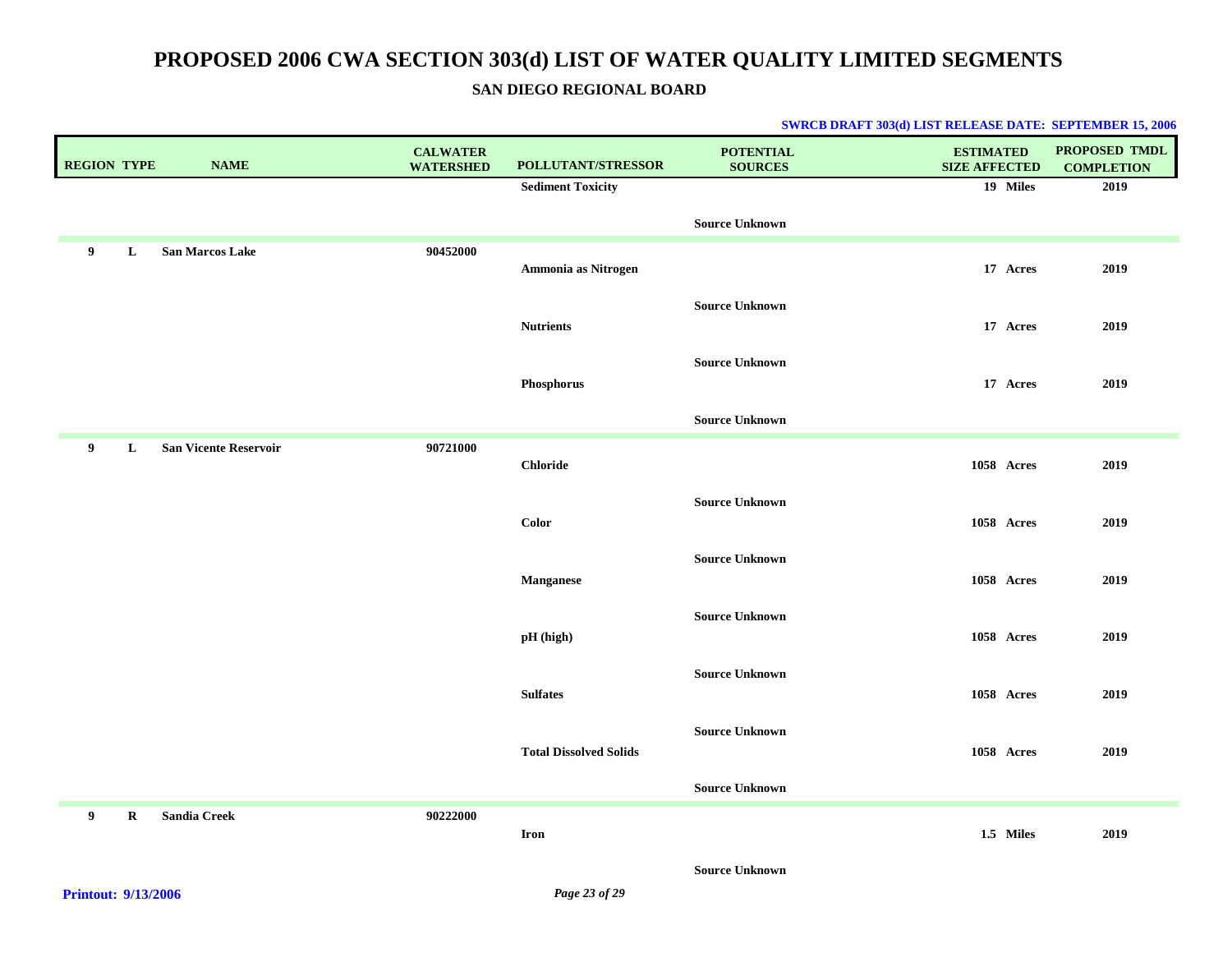**SAN DIEGO REGIONAL BOARD**

| <b>REGION TYPE</b> | <b>NAME</b>                   | <b>CALWATER</b><br><b>WATERSHED</b> | POLLUTANT/STRESSOR            | <b>POTENTIAL</b><br><b>SOURCES</b>                                                                                                                                 | <b>ESTIMATED</b><br><b>SIZE AFFECTED</b> | <b>PROPOSED TMDL</b><br><b>COMPLETION</b> |
|--------------------|-------------------------------|-------------------------------------|-------------------------------|--------------------------------------------------------------------------------------------------------------------------------------------------------------------|------------------------------------------|-------------------------------------------|
|                    |                               |                                     | <b>Manganese</b>              |                                                                                                                                                                    | 1.5 Miles                                | 2019                                      |
|                    |                               |                                     | Nitrogen                      | <b>Source Unknown</b>                                                                                                                                              | 1.5 Miles                                | 2019                                      |
|                    |                               |                                     | <b>Sulfates</b>               | <b>Source Unknown</b>                                                                                                                                              | 1.5 Miles                                | 2019                                      |
|                    |                               |                                     | <b>Total Dissolved Solids</b> | <b>Source Unknown</b>                                                                                                                                              | 1.5 Miles                                | 2019                                      |
|                    |                               |                                     |                               | <b>Urban Runoff/Storm Sewers</b><br><b>Flow Regulation/Modification</b><br><b>Natural Sources</b><br><b>Unknown Nonpoint Source</b><br><b>Unknown point source</b> |                                          |                                           |
| 9<br>E             | Santa Margarita Lagoon        | 90211000                            | Eutrophic                     | <b>Nonpoint/Point Source</b>                                                                                                                                       | 28 Acres                                 | 2019                                      |
| 9<br>$\bf R$       | Santa Margarita River (Upper) | 90222000                            | Phosphorus                    | <b>Urban Runoff/Storm Sewers</b><br><b>Unknown Nonpoint Source</b><br><b>Unknown point source</b>                                                                  | 18 Miles                                 | 2019                                      |
| 9<br>$\bf R$       | Segunda Deshecha Creek        | 90130000                            | Phosphorus                    | <b>Urban Runoff/Storm Sewers</b><br><b>Unknown Nonpoint Source</b><br><b>Unknown point source</b>                                                                  | 0.92 Miles                               | 2019                                      |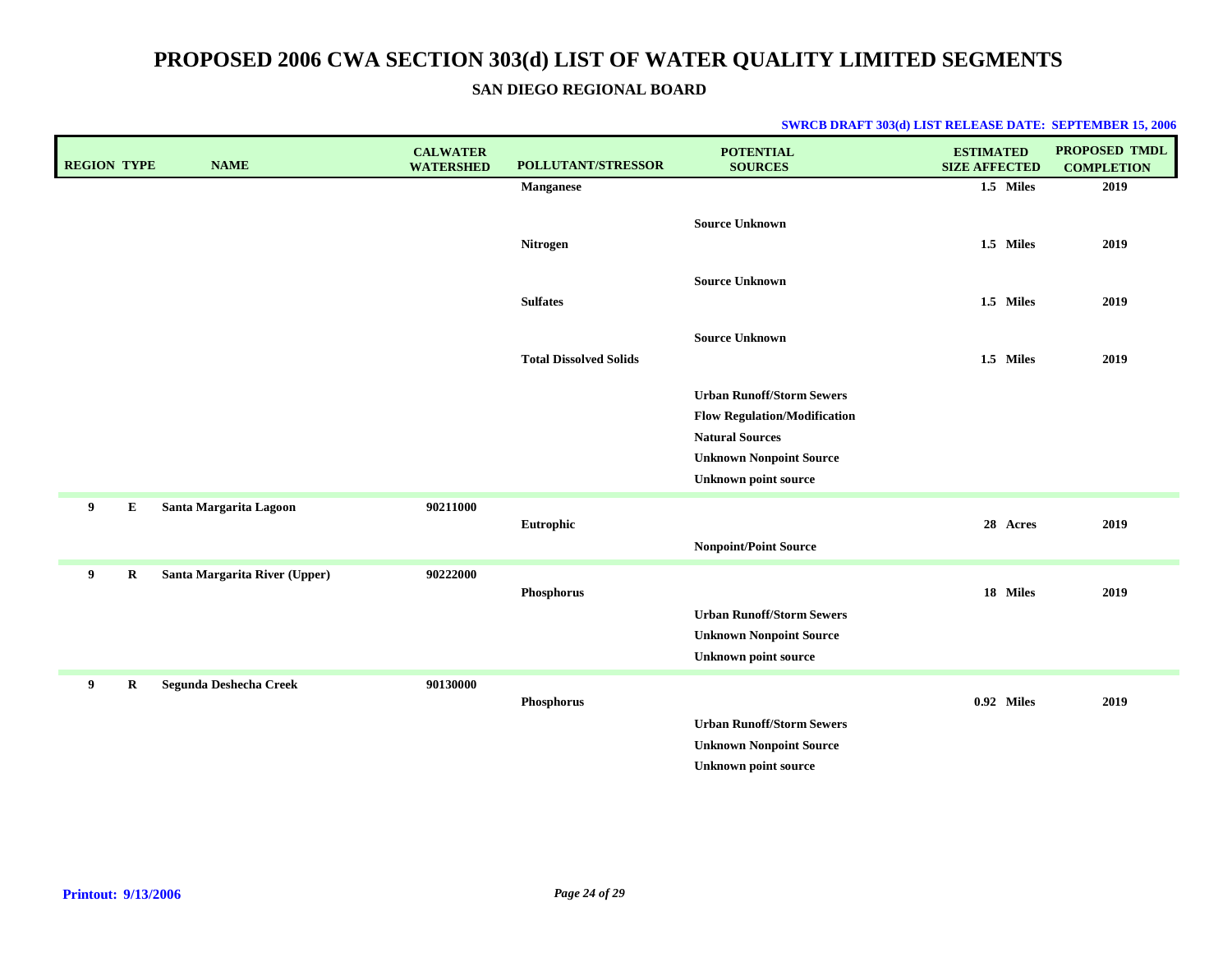### **SAN DIEGO REGIONAL BOARD**

| <b>REGION TYPE</b> | <b>NAME</b>                 | <b>CALWATER</b><br><b>WATERSHED</b> | <b>POLLUTANT/STRESSOR</b>     | <b>POTENTIAL</b><br><b>SOURCES</b>   | <b>ESTIMATED</b><br><b>SIZE AFFECTED</b> | PROPOSED TMDL<br><b>COMPLETION</b> |
|--------------------|-----------------------------|-------------------------------------|-------------------------------|--------------------------------------|------------------------------------------|------------------------------------|
|                    |                             |                                     | <b>Turbidity</b>              |                                      | 0.92 Miles                               | 2019                               |
|                    |                             |                                     |                               | <b>Construction/Land Development</b> |                                          |                                    |
|                    |                             |                                     |                               | <b>Urban Runoff/Storm Sewers</b>     |                                          |                                    |
|                    |                             |                                     |                               | Channelization                       |                                          |                                    |
|                    |                             |                                     |                               | <b>Flow Regulation/Modification</b>  |                                          |                                    |
|                    |                             |                                     |                               | <b>Unknown Nonpoint Source</b>       |                                          |                                    |
|                    |                             |                                     |                               | <b>Unknown point source</b>          |                                          |                                    |
| 9<br>R             | <b>Soledad Canyon</b>       | 90610000                            |                               |                                      |                                          |                                    |
|                    |                             |                                     | <b>Sediment Toxicity</b>      |                                      | 1.7 Miles                                | 2019                               |
|                    |                             |                                     |                               | <b>Source Unknown</b>                |                                          |                                    |
| 9<br>L             | <b>Sutherland Reservoir</b> | 90553000                            |                               |                                      |                                          |                                    |
|                    |                             |                                     | Color                         |                                      | 561 Acres                                | 2019                               |
|                    |                             |                                     |                               | <b>Urban Runoff/Storm Sewers</b>     |                                          |                                    |
|                    |                             |                                     |                               | <b>Unknown Nonpoint Source</b>       |                                          |                                    |
|                    |                             |                                     |                               | <b>Unknown point source</b>          |                                          |                                    |
|                    |                             |                                     | <b>Manganese</b>              |                                      | 561 Acres                                | 2019                               |
|                    |                             |                                     |                               |                                      |                                          |                                    |
|                    |                             |                                     |                               | <b>Source Unknown</b>                |                                          |                                    |
|                    |                             |                                     | pH                            |                                      | 561 Acres                                | 2019                               |
|                    |                             |                                     |                               | <b>Source Unknown</b>                |                                          |                                    |
| 9<br>L             | <b>Sweetwater Reservoir</b> | 90921000                            |                               |                                      |                                          |                                    |
|                    |                             |                                     | Oxygen, Dissolved             |                                      | 925 Acres                                | 2019                               |
|                    |                             |                                     |                               | <b>Source Unknown</b>                |                                          |                                    |
|                    |                             |                                     | <b>Total Dissolved Solids</b> |                                      | 925 Acres                                | 2019                               |
|                    |                             |                                     |                               |                                      |                                          |                                    |
|                    |                             |                                     |                               | <b>Source Unknown</b>                |                                          |                                    |
| 9<br>$\bf R$       | <b>Tecolote Creek</b>       | 90650000                            |                               |                                      |                                          |                                    |
|                    |                             |                                     | Cadmium                       |                                      | 6.6 Miles                                | 2019                               |
|                    |                             |                                     |                               | <b>Nonpoint/Point Source</b>         |                                          |                                    |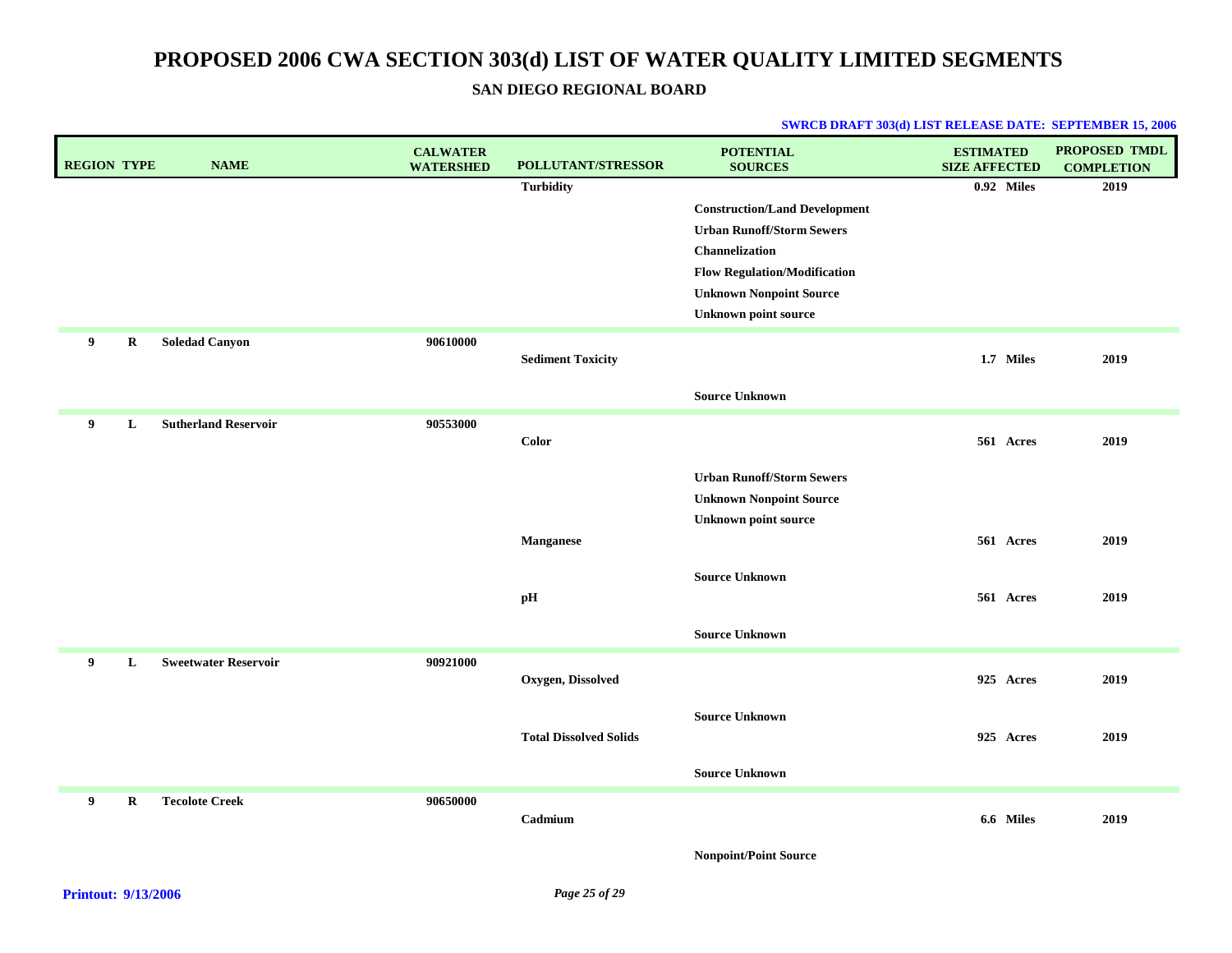**SAN DIEGO REGIONAL BOARD**

| <b>REGION TYPE</b> |             | <b>NAME</b>           | <b>CALWATER</b><br><b>WATERSHED</b> | POLLUTANT/STRESSOR            | <b>POTENTIAL</b><br><b>SOURCES</b> | <b>ESTIMATED</b><br><b>SIZE AFFECTED</b> | PROPOSED TMDL<br><b>COMPLETION</b> |
|--------------------|-------------|-----------------------|-------------------------------------|-------------------------------|------------------------------------|------------------------------------------|------------------------------------|
|                    |             |                       |                                     | Copper                        |                                    | 6.6 Miles                                | 2019                               |
|                    |             |                       |                                     | Indicator bacteria            | <b>Nonpoint/Point Source</b>       | 6.6 Miles                                | 2006                               |
|                    |             |                       |                                     | Lead                          | <b>Nonpoint/Point Source</b>       | 6.6 Miles                                | 2019                               |
|                    |             |                       |                                     | Phosphorus                    | <b>Nonpoint/Point Source</b>       | 6.6 Miles                                | 2019                               |
|                    |             |                       |                                     | <b>Toxicity</b>               | <b>Source Unknown</b>              | 6.6 Miles                                | 2019                               |
|                    |             |                       |                                     | <b>Turbidity</b>              | <b>Nonpoint/Point Source</b>       | 6.6 Miles                                | 2019                               |
|                    |             |                       |                                     | Zinc                          | <b>Source Unknown</b>              | 6.6 Miles                                | 2019                               |
|                    |             |                       |                                     |                               | <b>Nonpoint/Point Source</b>       |                                          |                                    |
| 9 <sup>1</sup>     | $\mathbf R$ | <b>Temecula Creek</b> | 90251000                            | Nitrogen                      |                                    | 44 Miles                                 | 2019                               |
|                    |             |                       |                                     | Phosphorus                    | <b>Source Unknown</b>              | 44 Miles                                 | 2019                               |
|                    |             |                       |                                     | <b>Total Dissolved Solids</b> | <b>Source Unknown</b>              | 44 Miles                                 | 2019                               |
|                    |             |                       |                                     |                               | <b>Source Unknown</b>              |                                          |                                    |
| 9                  | $\mathbf R$ | <b>Tijuana River</b>  | 91111000                            | Eutrophic                     |                                    | 6 Miles                                  | 2019                               |
|                    |             |                       |                                     |                               | <b>Nonpoint/Point Source</b>       |                                          |                                    |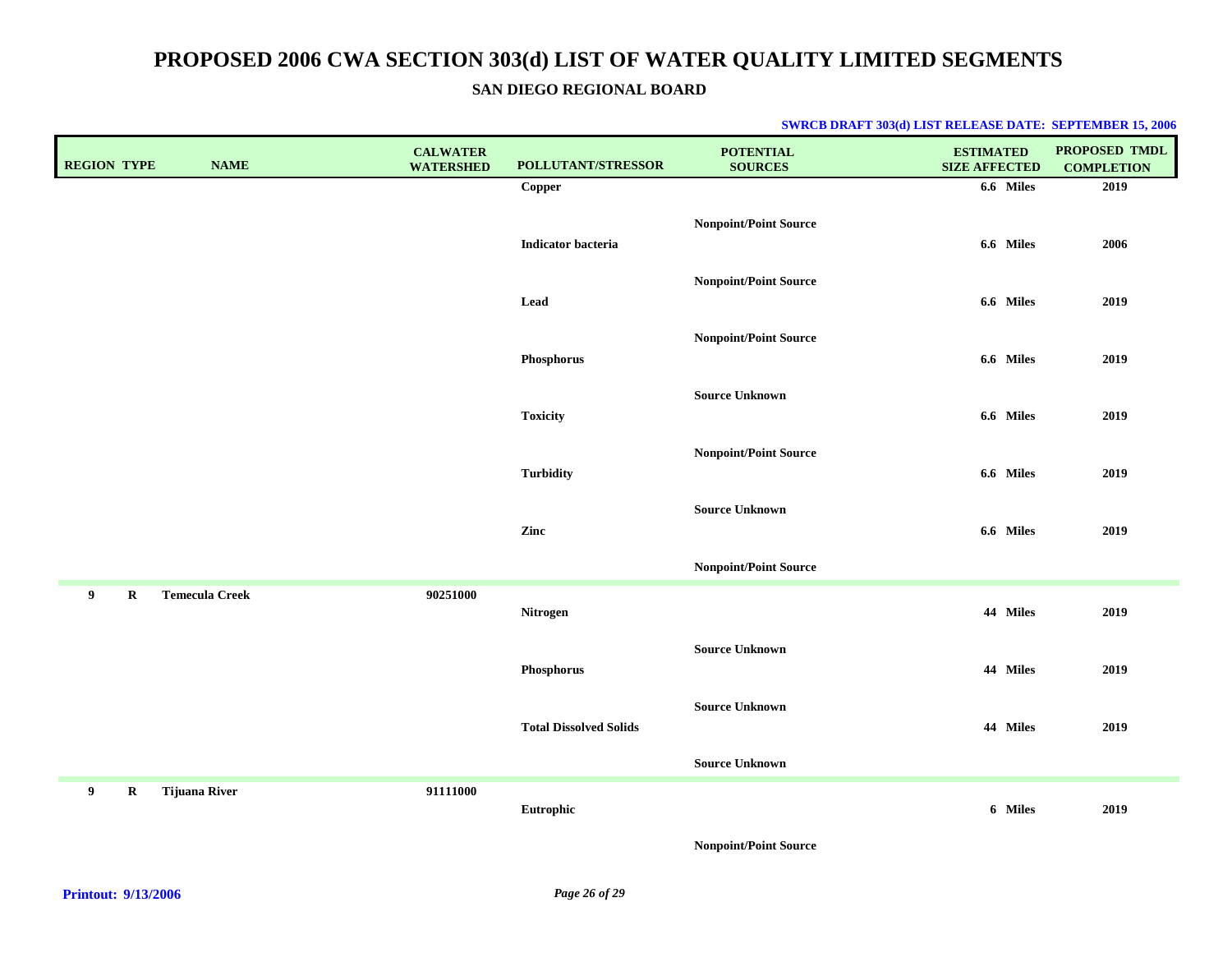**SAN DIEGO REGIONAL BOARD**

| <b>REGION TYPE</b> | <b>NAME</b>                  | <b>CALWATER</b><br><b>WATERSHED</b> | POLLUTANT/STRESSOR                                                      | <b>POTENTIAL</b><br><b>SOURCES</b> | <b>ESTIMATED</b><br><b>SIZE AFFECTED</b> | <b>PROPOSED TMDL</b><br><b>COMPLETION</b> |
|--------------------|------------------------------|-------------------------------------|-------------------------------------------------------------------------|------------------------------------|------------------------------------------|-------------------------------------------|
|                    |                              |                                     | <b>Indicator bacteria</b>                                               |                                    | 6 Miles                                  | 2010                                      |
|                    |                              |                                     | <b>Low Dissolved Oxygen</b>                                             | Nonpoint/Point Source              | 6 Miles                                  | 2019                                      |
|                    |                              |                                     | <b>Pesticides</b>                                                       | <b>Nonpoint/Point Source</b>       | 6 Miles                                  | 2019                                      |
|                    |                              |                                     | <b>Solids</b>                                                           | <b>Nonpoint/Point Source</b>       | 6 Miles                                  | 2019                                      |
|                    |                              |                                     | <b>Synthetic Organics</b>                                               | <b>Nonpoint/Point Source</b>       | 6 Miles                                  | 2019                                      |
|                    |                              |                                     | <b>Trace Elements</b>                                                   | <b>Nonpoint/Point Source</b>       | 6 Miles                                  | 2019                                      |
|                    |                              |                                     | <b>Trash</b>                                                            | <b>Nonpoint/Point Source</b>       | 6 Miles                                  | 2019                                      |
|                    |                              |                                     |                                                                         | <b>Nonpoint/Point Source</b>       |                                          |                                           |
| 9<br>E             | <b>Tijuana River Estuary</b> | 91111000                            | Eutrophic<br>Estimated size of impairment is 1 acre.                    | <b>Nonpoint/Point Source</b>       | 1319 Acres                               | 2019                                      |
|                    |                              |                                     | <b>Indicator bacteria</b><br>Estimated size of impairment is 150 acres. | <b>Nonpoint/Point Source</b>       | 1319 Acres                               | 2010                                      |
|                    |                              |                                     | Lead<br>Estimated size of impairment is 1 acre.                         |                                    | 1319 Acres                               | 2019                                      |
|                    |                              |                                     |                                                                         | <b>Nonpoint/Point Source</b>       |                                          |                                           |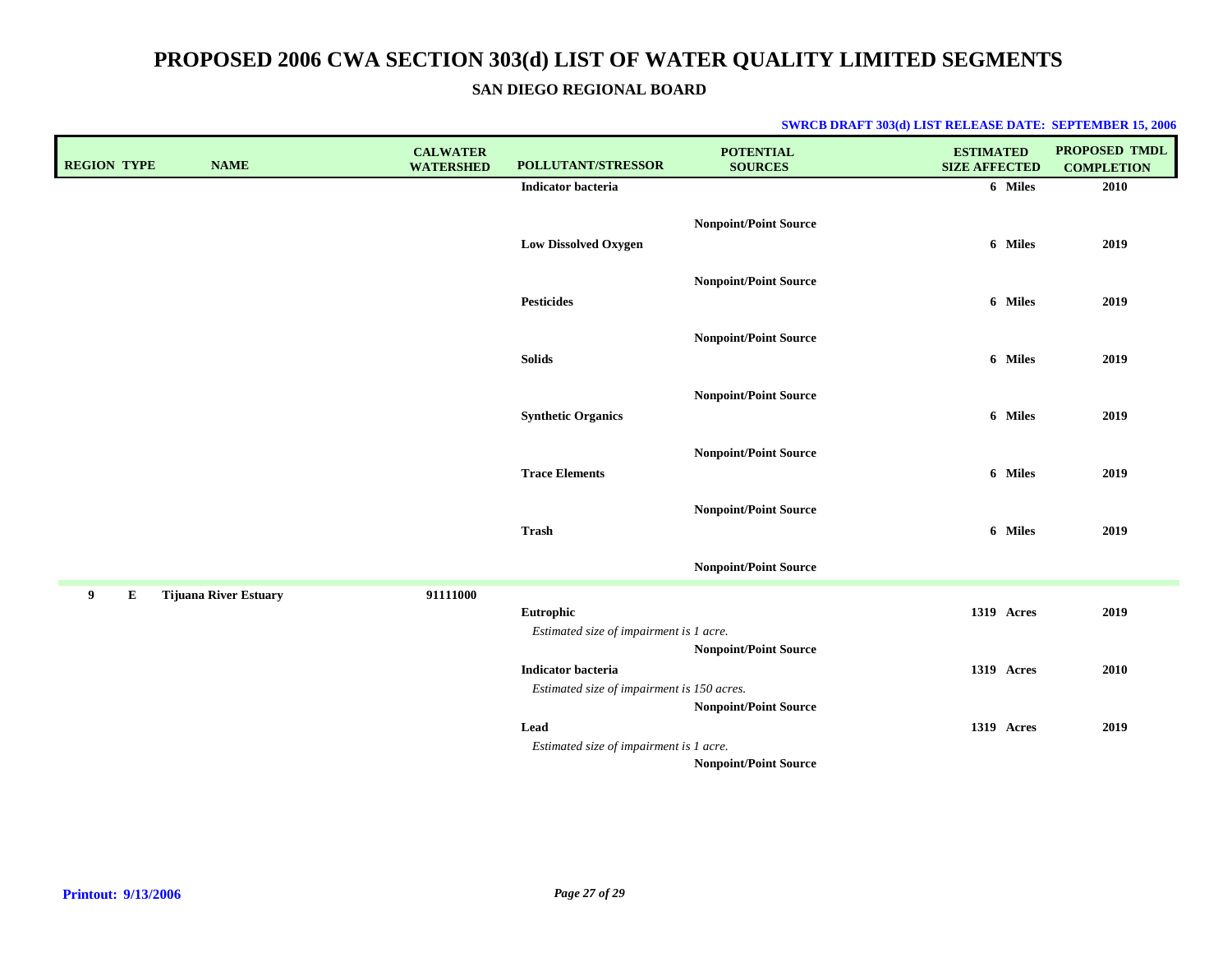**SAN DIEGO REGIONAL BOARD**

| <b>REGION TYPE</b> | <b>NAME</b> | <b>CALWATER</b><br><b>WATERSHED</b> | POLLUTANT/STRESSOR                      | <b>POTENTIAL</b><br><b>SOURCES</b> | <b>ESTIMATED</b><br><b>SIZE AFFECTED</b> | <b>PROPOSED TMDL</b><br><b>COMPLETION</b> |
|--------------------|-------------|-------------------------------------|-----------------------------------------|------------------------------------|------------------------------------------|-------------------------------------------|
|                    |             |                                     | <b>Low Dissolved Oxygen</b>             |                                    | 1319 Acres                               | 2019                                      |
|                    |             |                                     |                                         |                                    |                                          |                                           |
|                    |             |                                     |                                         | <b>Urban Runoff/Storm Sewers</b>   |                                          |                                           |
|                    |             |                                     |                                         | Wastewater                         |                                          |                                           |
|                    |             |                                     |                                         | <b>Unknown Nonpoint Source</b>     |                                          |                                           |
|                    |             |                                     |                                         | <b>Unknown point source</b>        |                                          |                                           |
|                    |             |                                     | <b>Nickel</b>                           |                                    | 1319 Acres                               | 2019                                      |
|                    |             |                                     | Estimated size of impairment is 1 acre. |                                    |                                          |                                           |
|                    |             |                                     |                                         | <b>Nonpoint/Point Source</b>       |                                          |                                           |
|                    |             |                                     | <b>Pesticides</b>                       |                                    | 1319 Acres                               | 2019                                      |
|                    |             |                                     | Estimated size of impairment is 1 acre. |                                    |                                          |                                           |
|                    |             |                                     |                                         | <b>Nonpoint/Point Source</b>       |                                          |                                           |
|                    |             |                                     | <b>Thallium</b>                         |                                    | 1319 Acres                               | 2019                                      |
|                    |             |                                     | Estimated size of impairment is 1 acre. |                                    |                                          |                                           |
|                    |             |                                     |                                         | <b>Nonpoint/Point Source</b>       |                                          |                                           |
|                    |             |                                     | <b>Trash</b>                            |                                    | <b>1319 Acres</b>                        | 2019                                      |
|                    |             |                                     | Estimated size of impairment is 1 acre. |                                    |                                          |                                           |
|                    |             |                                     |                                         | <b>Nonpoint/Point Source</b>       |                                          |                                           |
|                    |             |                                     | <b>Turbidity</b>                        |                                    | 1319 Acres                               | 2019                                      |
|                    |             |                                     |                                         |                                    |                                          |                                           |
|                    |             |                                     |                                         | <b>Source Unknown</b>              |                                          |                                           |